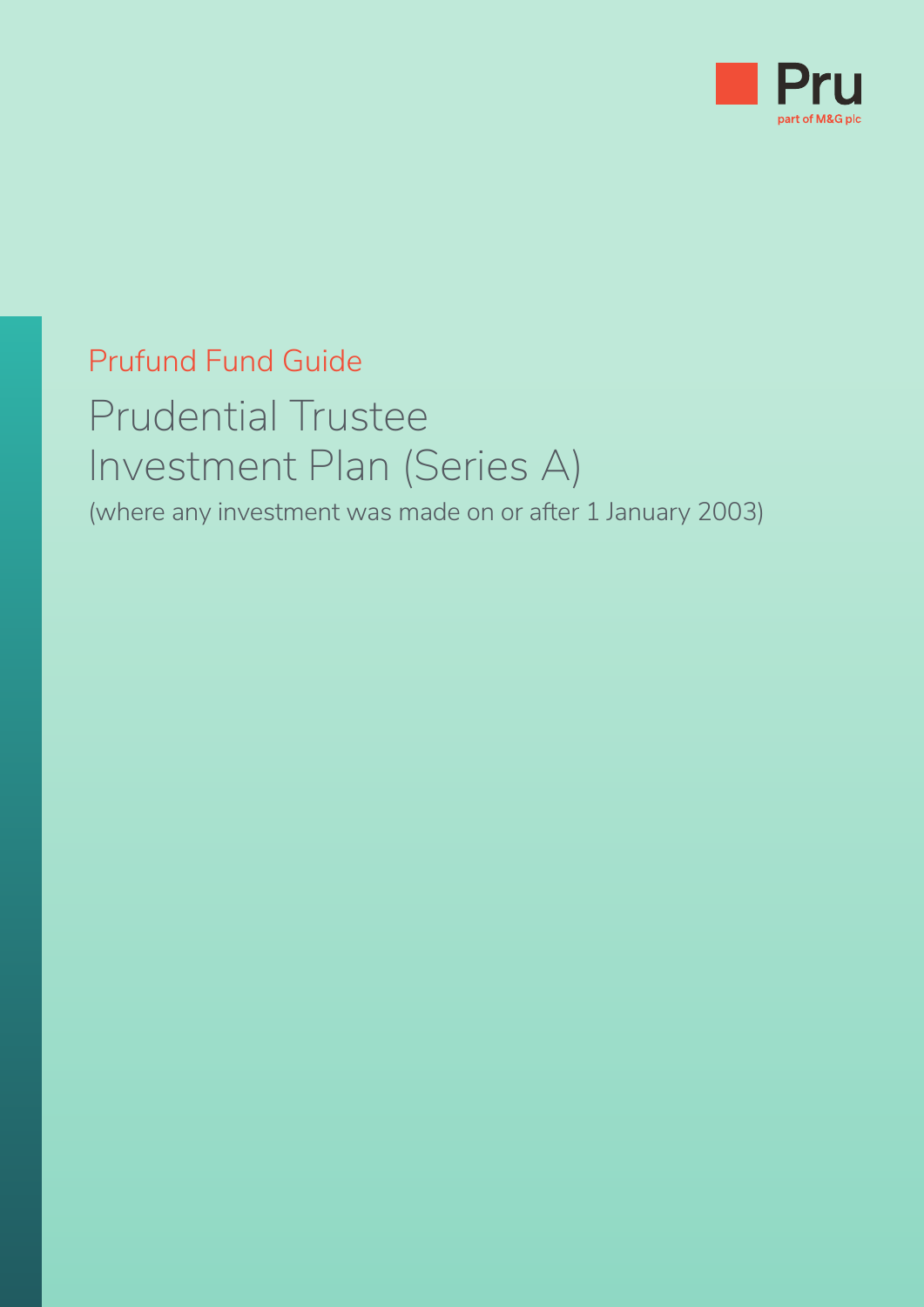# Introduction to this guide

We know that choosing which fund may be best for you isn't easy – there are many options and everyone's different so there's no 'one way' to invest.

So we offer a range of options to help you meet your investment goals.

We've produced this guide to help you and your financial adviser understand more about our funds. If there's information or terminology included that you'd like to discuss, then please contact your financial adviser.

The funds in this guide are available to most investors in the following product:

**Prudential Trustee Investment Plan (Series A) (where any investment was made on or after 1 January 2003)**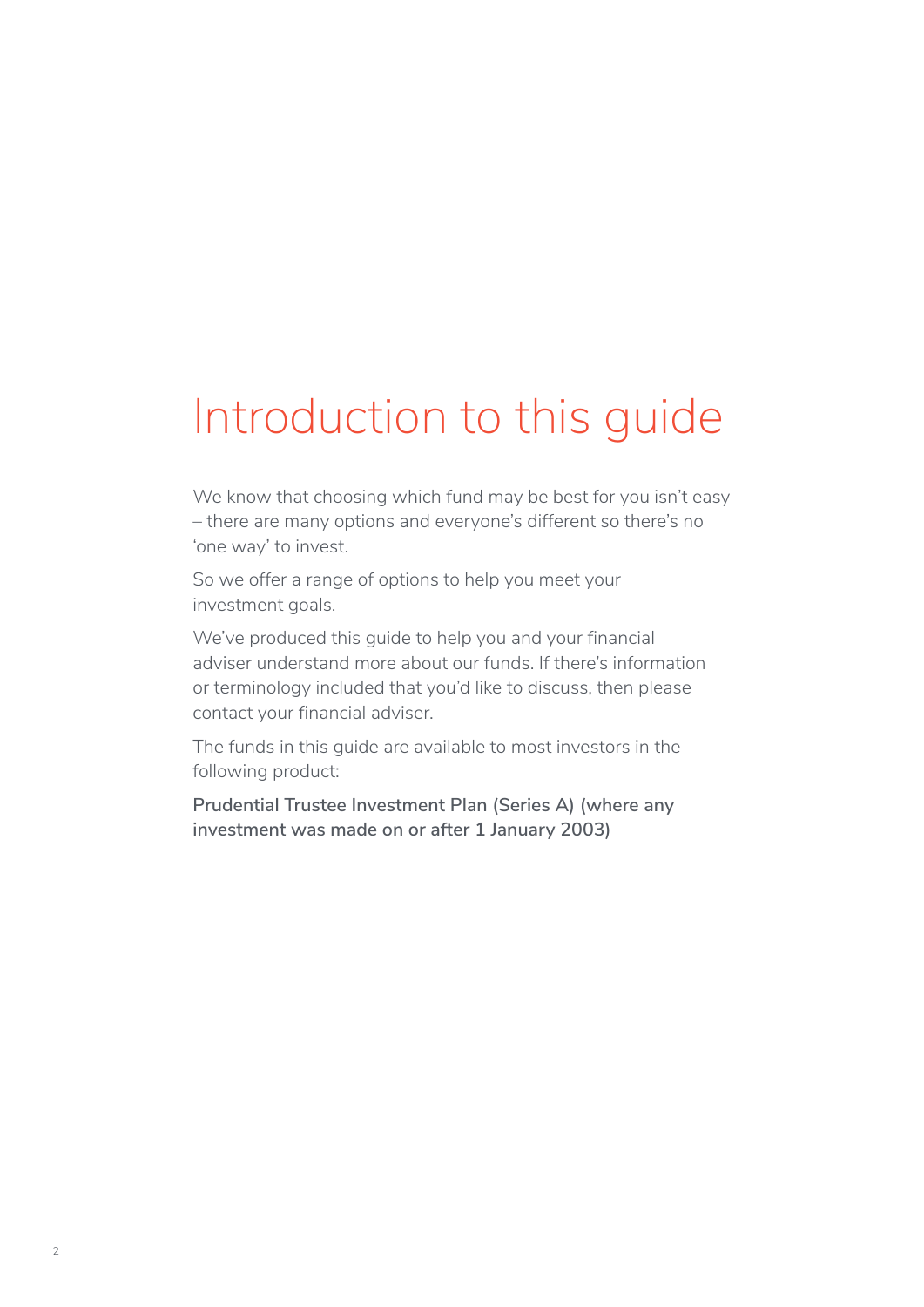#### Some important notes we'd like you to read: So<br>yo

- We'd like everyone to find it easy to deal with us. Please let us know if you need information about our plans and services in a different format.
- All our literature is available in audio, large print or braille versions. If you would like one of these please contact us on 0345 640 2000 and we'll send these out to you.
- The types of assets a fund invests in will have a significant effect on its performance. Generally, the higher the potential returns, the higher the risk.
- A fund's name isn't indicative of the risk it may take.
- The information in this guide is correct as at 17 January 2022, unless another date is shown.
- This guide doesn't take account of current market conditions or other short-term fund specific changes. Up to date information on each fund can be found at pru.co.uk/funds
- All views are Prudential's.

| Risk and potential reward                                                                          |    |
|----------------------------------------------------------------------------------------------------|----|
| Asset class risk types                                                                             | 4  |
| Risk and Potential Reward Indicator                                                                | 8  |
| Fund information                                                                                   |    |
| Explanations we think you should read                                                              | 10 |
| Funds, ABI sectors, asset class risk types, risk<br>and potential reward indicators & fund charges |    |
| and further costs                                                                                  | 16 |
| Investment strategies                                                                              | 19 |
| Some useful investment terms                                                                       |    |

**Before making any decisions you should speak to your financial adviser. They can discuss and help you understand your fund selection.**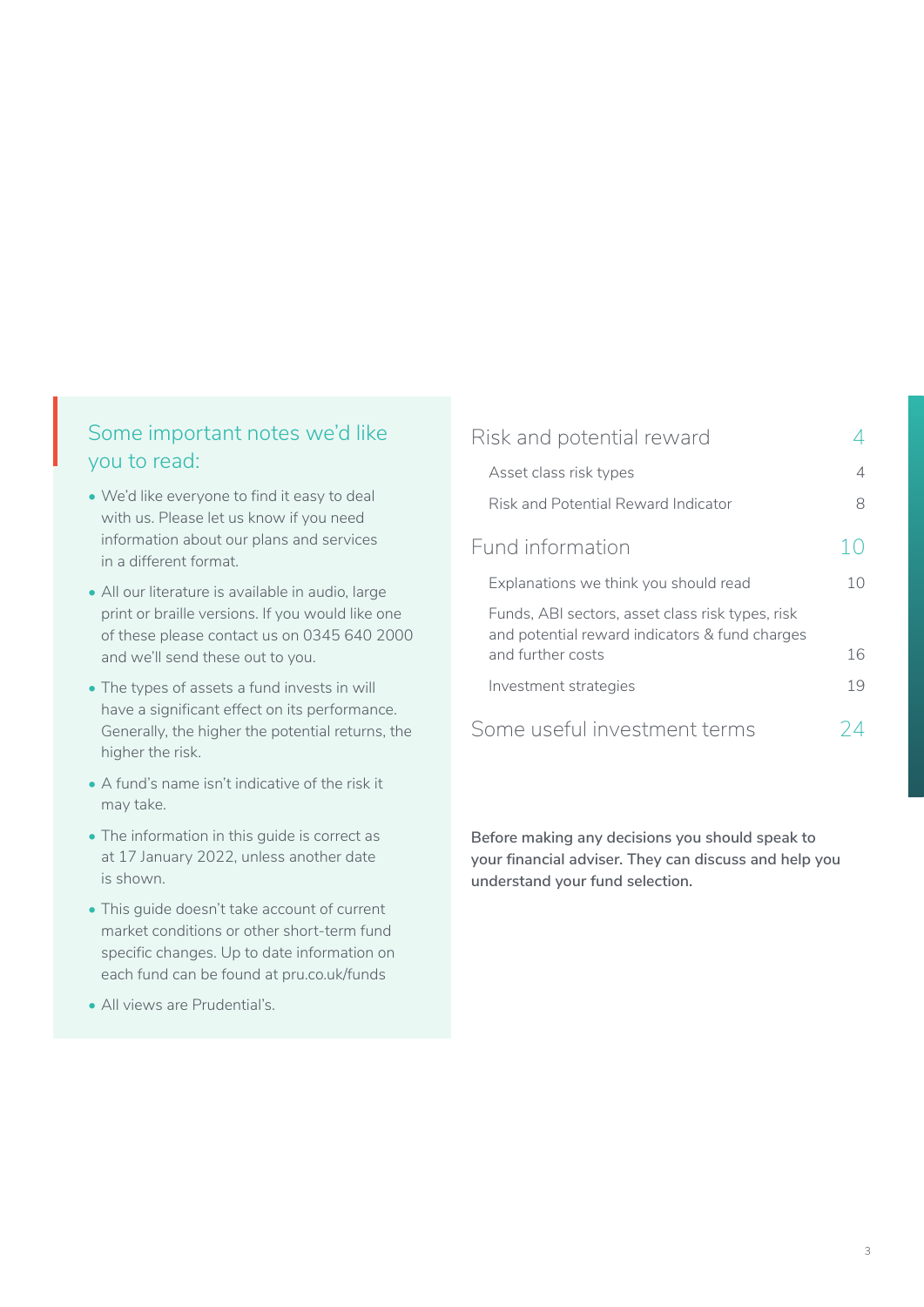# <span id="page-3-0"></span>Risk and potential reward

Asset class risk types

# Learn more about asset classes and their risk  $L_{\epsilon}$

You should read this section to find out more about the different types of assets, or types of things funds invest in and the risks that they have.

We've included this as later in the guide we'll show which asset types and associated risks are applicable to different funds we offer.

Funds can invest in different types of assets. Here we explain the risks of each.

There are many types of risks but generally, the higher the potential returns, the higher the risk.

Some funds can invest in more than one asset type to try to reduce the risk of losing money. So they're not relying on the performance of an individual asset or assets of the same type. We call this diversification.

See pages 16 to 18 for how the following asset class risk types relate to individual funds.

## **Equity**

Equities are commonly known as 'shares'. When a fund buys an equity, it's investing in a company and, in exchange, receives a share of the ownership of that company. Equities give two potential investment benefits:

- equity prices normally increase if the value of the company increases, although the value of equities can go down and up a lot.
- companies may pay dividends regular payments to shareholders based on how well the company is doing.

Over the longer-term, equities can offer greater growth potential than many other asset types.

Funds investing in equities tend to carry a higher risk of capital loss than funds investing in fixed interest securities or money market investments (we'll talk about these later in this section).

The financial results of other companies and general stock market and economic conditions can all affect a company's share price, and as a result, the value of any fund investing in that company.

Where a fund invests in equities, we've rated the fund as having a risk type of "Equity".

## Fixed Interest and Index-Linked Securities

Fixed interest securities, or "bonds", are loans issued by companies or by governments in order to raise money. Bonds issued by companies are called Corporate Bonds, those issued by the UK government are often called Gilts or UK Government bonds and those issued by the US government are called Treasury Bonds. In effect all bonds are IOUs that promise to pay you a sum on a specified date and pay a fixed rate of interest along the way.

Index-linked securities are similar but the payments out are normally increased by a prices index. For example, UK government index-linked securities, payments out go up in line with the UK Retail Prices Index.

On the whole, investing in government or corporate bonds is lower-risk than investing in equities. The British Government has never failed to pay back money owed to investors. (Source: Debt Management Office, December 2021).

However, it's possible for a government bond to default. And with corporate bonds there's a risk that the company may not be able to repay its loan or that it may default on its interest payments.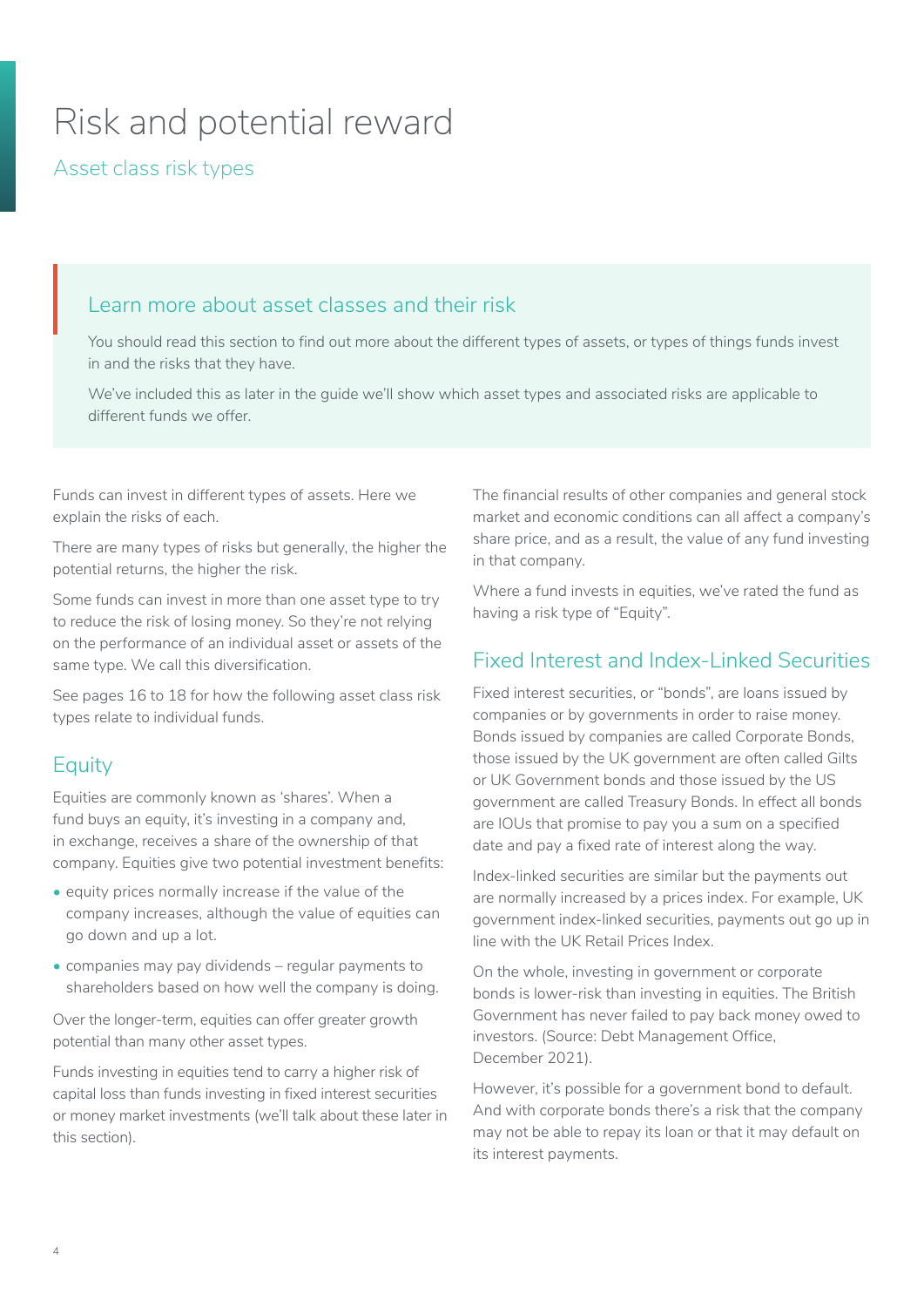You can reduce the risks related to investing in bonds if you invest through a bond fund. When a fund manager selects a range of bonds, you're less reliant on the performance of any one company or government. If the fund reinvests the bond income it generates, it can provide attractive levels of growth. But, there's a risk you might not get back the amount you invest and the income you receive is neither fixed or guaranteed.

Corporate and government bonds are sensitive to interest rate trends. An increase in interest rates is likely to reduce their value, and the value of any fund investing in them.

Where a fund could be exposed to these types of risk, we've rated the fund as having a risk type of "Fixed Interest".

## Commercial Property

Commercial property investment generally means the fund is sharing in the returns from the ownership of some buildings (for example, offices and shopping centres). The value of the property may go up and tenants may pay rent to the owners of the building.

Investment in property can be done either directly (eg owning physical property) or indirectly (eg owning shares in a property company as part of a diversified range of assets).

The return from investing in property is a combination of rental income and changes in the value of the property; which is generally a matter of a valuer's opinion rather than fact. We think Property is lower risk than equities, but higher risk than bonds over the long-term.

But commercial properties can be difficult to buy and sell quickly. Fund managers may have to delay withdrawal of money by customers from a property fund until they can sell some of the buildings the fund invests in. It may take a number of months to sell commercial property.

The actual value of a property is what someone is prepared to pay for it – an actual sale value. As sales are infrequent, interim valuations are based on a valuer's opinion and can change from time to time. This can affect the value of a fund invested in commercial property, with the value possibly fluctuating significantly.

All of this means there are a number of risks for funds investing in property:

- Cash could remain uninvested as property assets can be difficult to buy, leading to lower returns than expected.
- The value of the fund may be reduced if there are a large number of withdrawals and it's necessary for properties to be sold at reduced prices.
- There may be delays removing your money from the fund if property is proving difficult to sell.
- Property fund valuations may change periodically, upwards or downwards.
- Rental income isn't guaranteed. Defaulted rent and unoccupied properties could reduce returns.
- If the size of the fund falls significantly, the fund may have to hold fewer properties, and this reduced diversification may lead to an increase in risk.
- In some circumstances we may suspend one or more of our Property funds to protect the interests of our investors. If this happens we'll write to investors to let them know.

Where a fund could be exposed to these risks, we've rated the fund as having a risk type of "Property".

### Currency Risk and Overseas Investments

Overseas investments allow you to take advantage of the growth potential of markets outside of the UK. But currency changes can affect the value of overseas investments. Because the value of overseas investments is converted from local currency into pounds (Sterling), the Sterling value can fall if the local currency weakens against Sterling, independent of the performance of the asset itself.

Where a proportion of a fund is invested in non-Sterling assets, we've rated the fund as having a risk type of "Currency".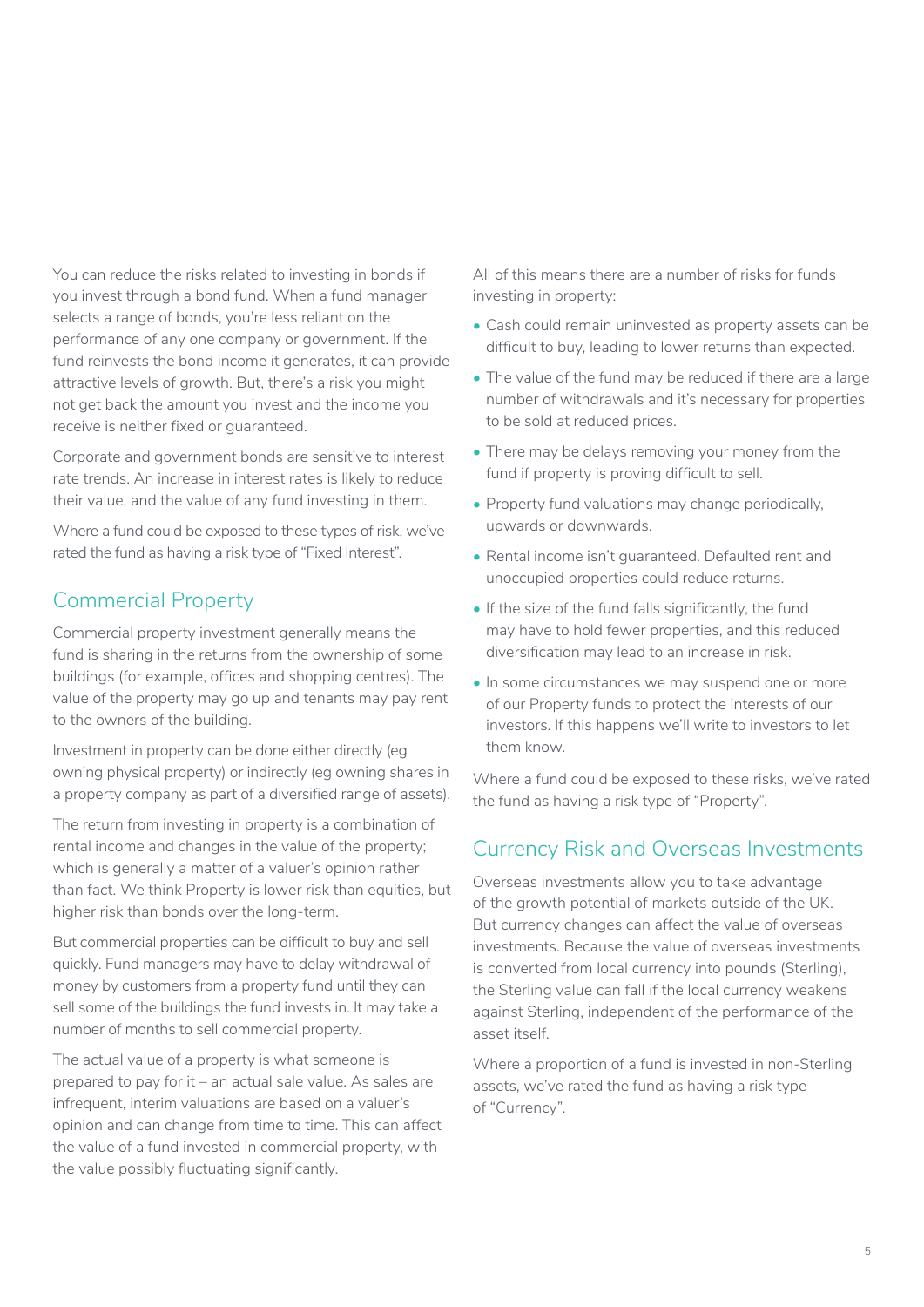## Smaller Companies and Emerging Markets

In comparison to larger companies, shares of smaller companies may be harder to trade and short-term performance may be more volatile. There may also be more chance the companies will become insolvent. Funds which invest in small companies can have volatile returns and a greater risk of capital loss.

Some investments are in markets which are less developed than the UK market. In such markets, the ability to trade, and the safe keeping of assets on behalf of the fund, and especially regulation may all be poorer than in well-developed markets. This means increased risk for your investment.

Where a fund could have these types of risk, we've rated it as having a risk type of "Smaller Companies and Emerging Markets".

## Financial Instruments

Fund managers can use several financial arrangements with the aim of improving fund performance. Some of the most common are:

**Derivatives**: These cover products such as futures and options which are generally an arrangement to buy or sell a standard quantity of a specified asset on a fixed future date at a price agreed today. This type of investment may carry a higher risk of capital loss than funds investing in other assets.

Derivatives usually rely on a counterparty – the person or company with which the fund manager has made the agreement about future deals. If the counterparty gets into financial difficulty, it may be difficult to obtain a price for valuations or for the investment manager to dispose of the asset – that creates risk to the value of the fund. There's a risk of capital loss in the event of the counterparty to the derivative becoming insolvent or suffering other financial difficulties. In such circumstances the derivative may have no value.

**Geared Assets**: Funds that are geared or borrow assets or which use short-selling (where a stock is borrowed then sold and bought back before being returned to where they were borrowed from) are likely to be more volatile than other funds and there's a higher risk of capital loss.

Where a fund could be exposed to these types of risk, we've rated it as having a risk type of "Financial Instruments".

## Alternative Investments

These include non-traditional, complex, or specialist investments, such as hedge funds, private equity and complex derivative based strategies. Alternative investments can be more difficult to value and can take longer to buy or sell.

Where a fund could be exposed to these types of risk, we've rated it as having a risk type of "Alternative Investments".

## Other

We've rated a number of funds as having a risk type of "Other".

In addition to the risks and characteristics of the individual asset types, specialist investments have other features that are unique to where they invest.

#### **Specialist funds**

Specialist funds invest in particular markets or geographical areas. Because they invest in a smaller range of asset types, they tend to be more risky than non-specialist funds, but can deliver greater returns.

#### **Ethical funds**

Ethical funds are restricted from investment in certain companies and asset types due to the criteria used to select investments for the fund. This may mean that the returns from the fund are more volatile than funds which don't have these restrictions.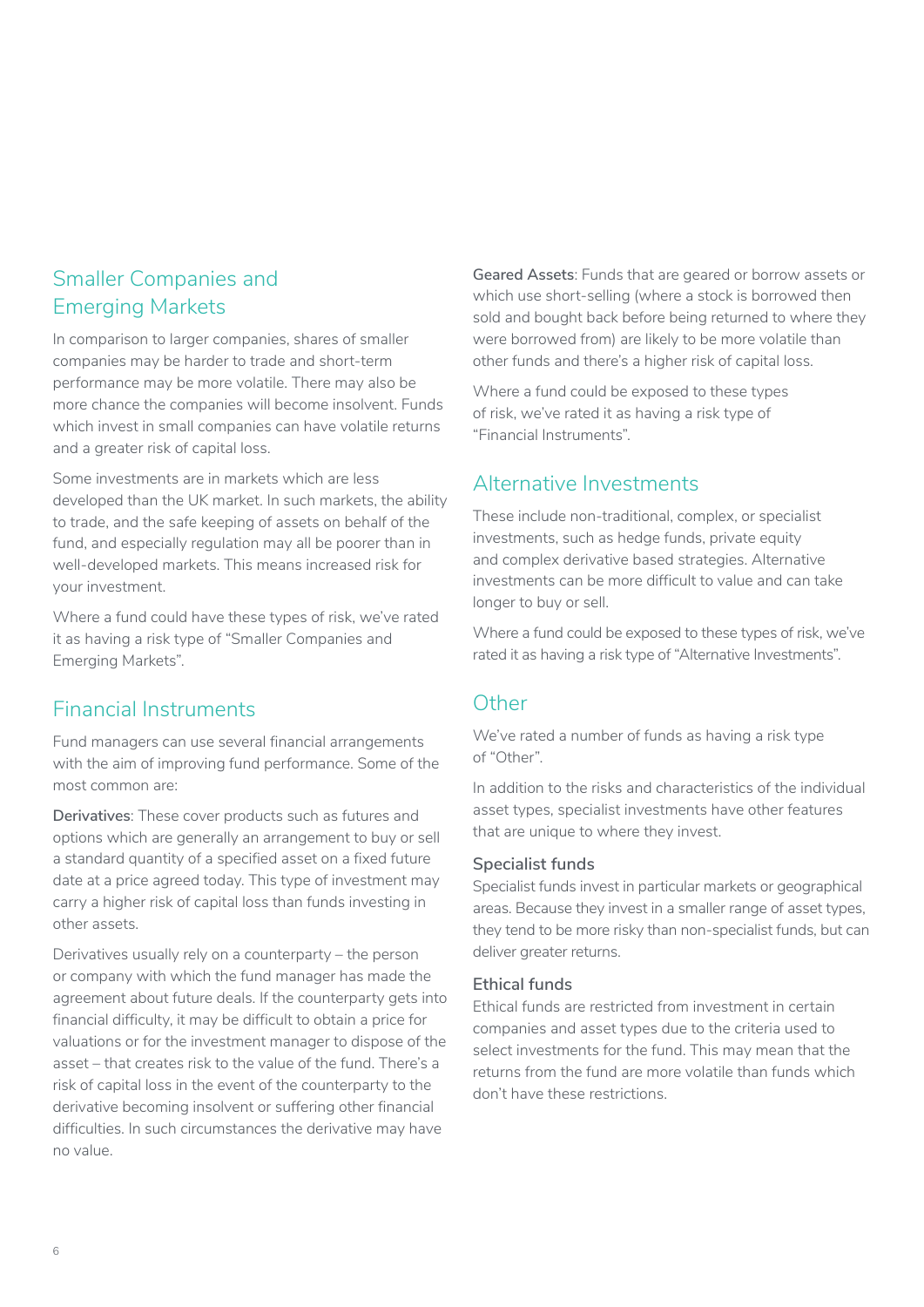#### **Small number of holdings**

The fund may have investment concentrated in relatively few individual assets. So, returns from the fund can be significantly influenced by the performance of a small number of individual holdings and may be more volatile than funds with a wider spread of underlying assets.

#### **Low risk assets**

Some funds keep a proportion of your money in cash deposits and other money market investments. Over the long-term (for example, up to or over 15 years), money market investments may offer the lowest risk of all asset types but also the lowest potential returns. Some funds hold money market investments because they're aiming for security more than substantial growth. Others hold just enough in cash deposits to make sure money is available for customer withdrawals. Over the long term, money market investments can be a low risk asset type but may also produce low returns compared to other asset types.

A money market investment is at risk if any of the banks, building societies or other financial institutions with whom the fund's money is deposited becomes insolvent or suffers other financial difficulties. If this happens, the money deposited with that institution may not be returned in full. Some money market investments will be affected if interest rates rise, leading to a drop in value of any fund holding them.

#### **Protected or guaranteed funds**

Where available, some funds may offer some form of protection from downside risks (ie the potential for falls in value) for which there will be a charge and which will normally have an impact on long-term returns. The protection may be provided through the use of derivative contracts and this may give rise to counterparty risk (see earlier 'Derivatives' explanation) and liquidity problems. Please note, PruFund Protected Funds are currently unavailable to new investments.

The provision of the guarantees may result in a significant proportion of the fund being invested in cash and other lower risk investments.

**Where a fund could be exposed to these types of risk, we've rated it as having a risk type of "Other".**

### Further information

If you're looking for more information on these risks then please speak to your financial adviser.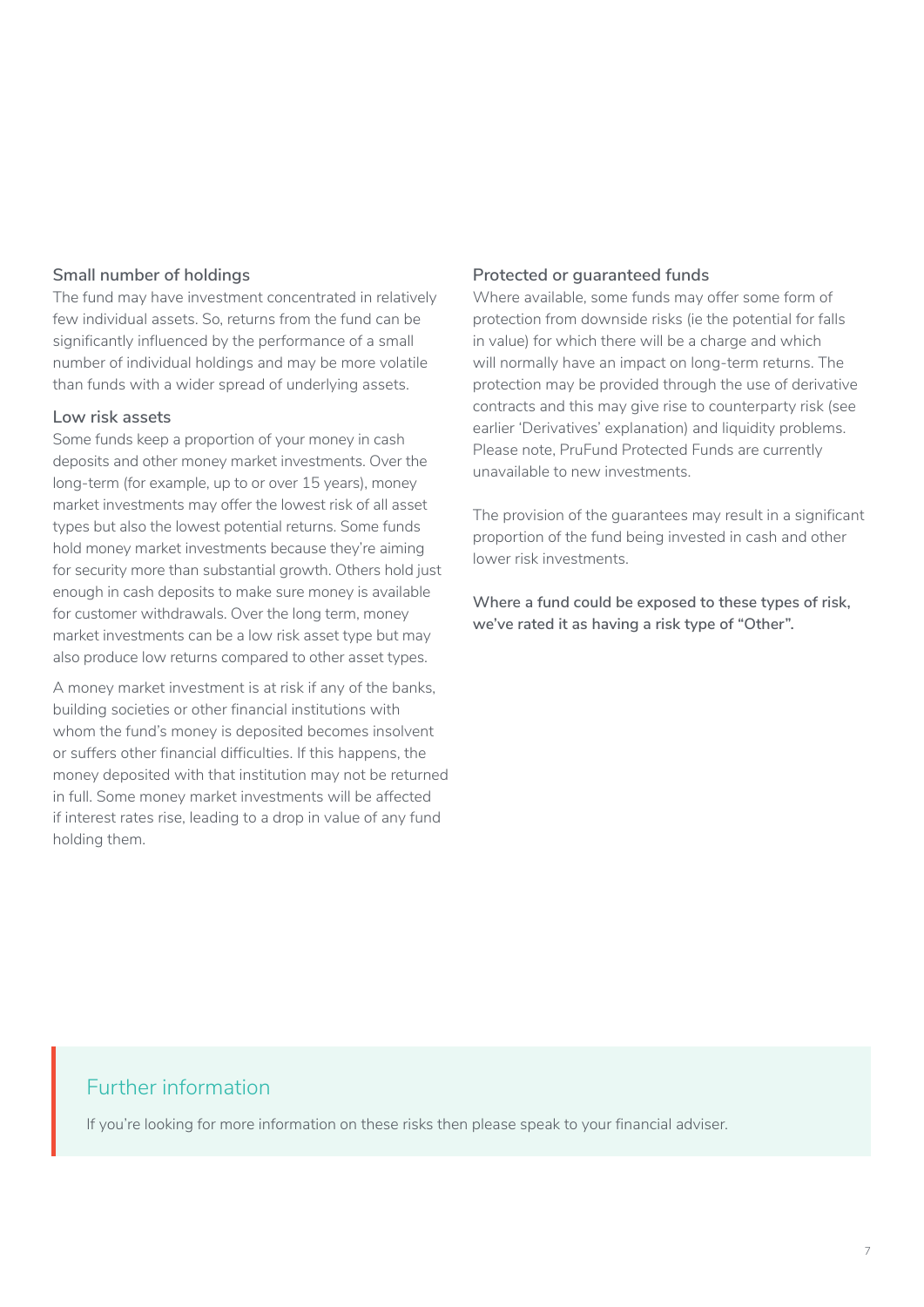# <span id="page-7-0"></span>Risk and potential reward

Risk and Potential Reward Indicator

# Learn how we rate the risk of the funds  $L \in$

We've included this so you can understand what the different numbers next to each fund, in the next few pages, mean.

Investing is about balancing the risk you're comfortable with alongside the potential rewards that you want to achieve and your capacity for loss. Your attitude to investment risk is personal to you and may change in the future.

The table on the next page can help illustrate this concept. It's not exhaustive, but covers a wide range of funds and investments and shows the general principle that, as the level for potential higher returns goes up, so does the level of risk. On pages 16 to 18 you can see how these risk and potential reward indicator numbers relate to our funds.

Some key things to think about:

- The value of your investment can go down as well as up so you might get back less than you put in.
- The types of assets a fund invests in will have a significant effect on its performance. Generally, the higher the potential returns, the higher the risk.
- A fund's name isn't indicative of the risk it may take.
- We've developed these rating categories to help provide an indication of the potential level of risk and potential reward that's attributable to a fund based on the type of assets which may be held within the fund.
- These risk rating categories shouldn't be considered generic to the fund management industry as other companies might use different descriptions.
- We regularly review these risk rating categories and so they might change in the future.
- Where a risk rating is amended as a result of a material change in our view of the level of risk for the fund. For example, due to a significant change to the assets held by the fund or in the way the fund is managed. If we do this, we'll provide information on the new risk rating.
- We strongly recommend that before making any fund choice you ensure you understand the appropriate risk ratings. You'll find helpful information in this Fund Guide, along with further information, at **[pru.co.uk/funds](https://www.pru.co.uk/funds)**

For details of material fund changes please visit **[pru.co.uk/fundchanges](http://www.pru.co.uk/fundchanges)**. Information is normally shown for one year.

You should also consider discussing your decision with your financial adviser. It's important to also note that your adviser may make their own assessment of the risk rating of funds when considering your needs and objectives, and this may differ from Prudential's own internal assessment.

The information included in this guide is correct as at 17 January 2022, unless another date is shown.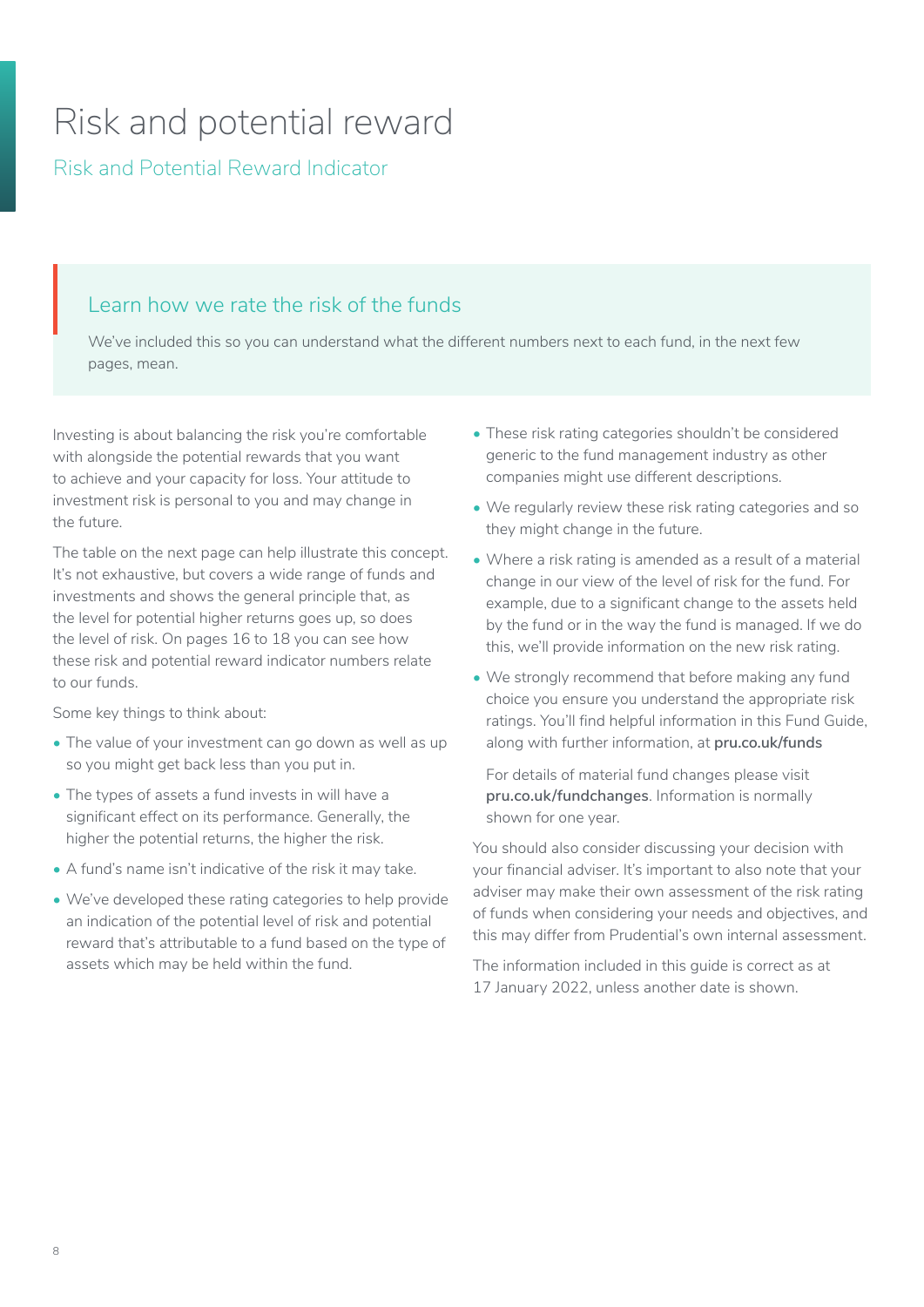## Risk and Potential Reward Indicator



#### **Types of Fund\***

#### **\* Types of Fund**

These are mostly based on sector classifications by the Association of British Insurers (ABI). The description used may match an individual ABI sector name or be a Prudential suggested description for a grouping of similar sectors. The only exception to this is "With-Profits" which isn't classified by the ABI. Where a fund is classified by the ABI then we'll use the sector it's in as a starting point to think about its appropriate position in the scale above. But please note that each fund is considered individually and membership of an ABI sector doesn't automatically imply a particular risk and potential reward indicator number.

#### **\*\* With-Profits funds**

PruFund Funds invest in our With-Profits Fund and some appear in a lower or higher risk and potential reward indicator category. This is because of the different asset mix that applies to each PruFund Fund. Please refer to the specific PruFund risk and potential reward indicator on page 16.

## Further information

If you're looking for more information, including the latest version of this fund guide and details of changes to our funds, then please visit **[pru.co.uk/funds](https://www.pru.co.uk/funds)**. You'll also find an explanation of each of the ABI sector classifications on **[pru.co.uk/abi](https://www.pru.co.uk/abi)**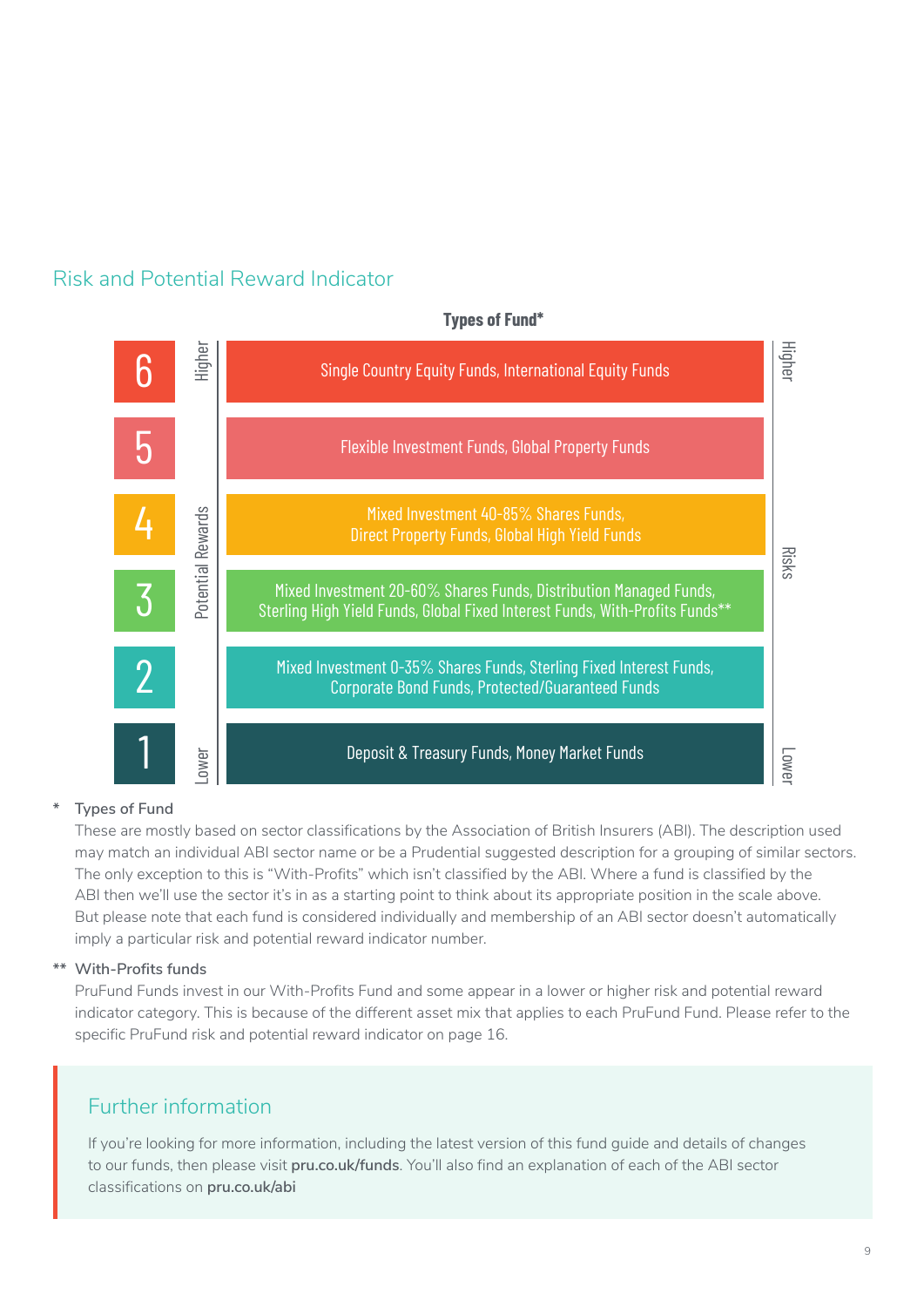# <span id="page-9-0"></span>Fund information

Explanations we think you should read

# Learn about what can impact your fund value and about charges and costs  $L \in$

This section can help you understand a bit more about the factors that can impact funds and what we mean by fund charges and further costs.

## Unit Pricing Basis for Unit-Linked Funds

When we determine the basis to be used for calculating the unit price, it's important to think about how much money is either going into or is being taken out of either Prudential's fund or the underlying investment. The unit price is then used to determine the value of individual policyholders' investments in the fund.

If more money is being paid into the fund than is being taken out, then the fund will need to purchase assets. If this is the case then the amount that's needed to buy assets for the fund (i.e. the purchase price) will be more relevant than the amount obtained for selling the assets (i.e. the sale price) in determining the unit price of the fund.

If more money is being taken out of the fund than is being paid in then the fund will need to sell assets. If this is the case, the sale price of the underlying assets will be more relevant when calculating the unit price.

Sales prices are generally lower than purchase prices. The size of the difference depends on the cost of either purchasing or selling the assets the fund invests in. These costs tend to be largest for funds investing in property, smaller companies and emerging markets so will have the largest impact on the change in price.

If there's a switch from a purchase price to a sales price then the unit price could go down. If there's a switch from a sales price to a purchase price then the unit price could go up. In both cases the movement in price can be frequent, significant and will happen straight away.

You can find details of how we manage our Unit-Linked funds at **[pru.co.uk/ppfm/ul](https://www.pru.co.uk/ppfm/ul)**

You'll also find there a shortened customer friendly version, our "Customer Guide", which explains briefly:

- how the Prudential unit-linked funds work
- our current approach to managing them
- the standards and practices we use to manage the funds.

Principally, this Customer Guide will explain:

• the nature and extent of the decisions we take to manage the funds, and how we treat customers and shareholders fairly.

## The Fund Value

The value of your investment can go down as well as up so you might get back less than you put in.

For investments in the With-Profits Fund, the value of the plan depends on how much profit the Funds make and how we decide to distribute it. If you're unsure how the With-Profits Fund works, please speak to a financial adviser.

For the PruFund range of funds, what you receive will depend upon:

- the value of the underlying investments
- the Expected Growth Rates set by the Prudential Directors having regard to the investment returns expected to be earned on the assets of the funds over the long-term (up to 15 years)
- our charges
- the smoothing process
- whether you have chosen a Protected fund and when you take your money out.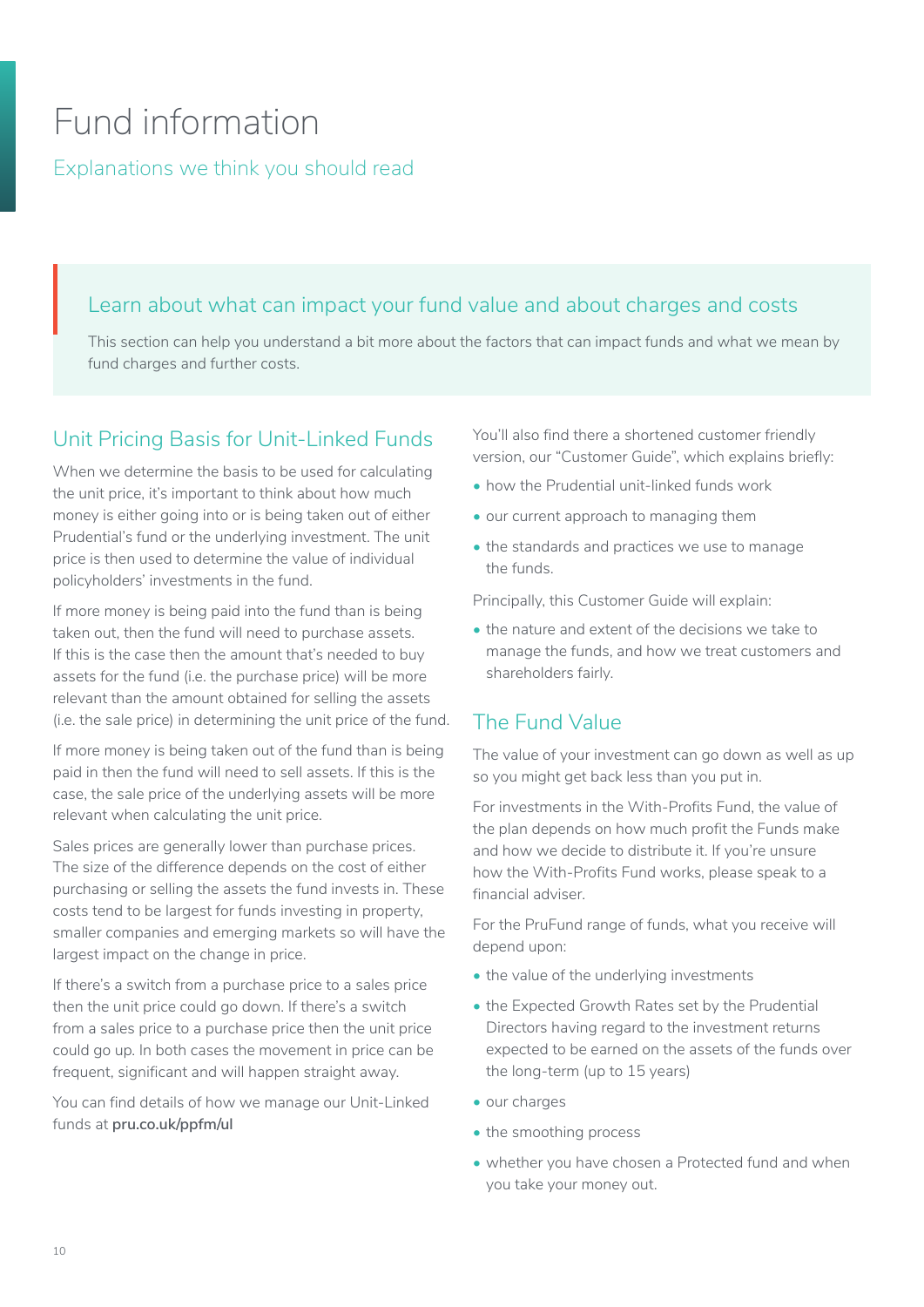## How Unit-Linked Funds Invest

Some of the Prudential funds listed in this guide may invest in 'underlying' funds, derivatives or other investment vehicles. Have a look at a fund's objective and that will tell you where it invests – including if that's in an underlying fund or funds.

If the Prudential fund is investing in just one underlying fund then it's what's known as a 'mirror' fund, as the performance of the Prudential fund broadly aims to reflect the performance of the underlying fund it invests in. The performance of our Prudential fund, compared to what it's invested in won't be exactly the same. The differences between the underlying fund and our fund can be due to:

- additional charges,
- cash management (needed to help people to enter and leave our fund when they want),
- tax,
- timing of investments (this is known as a fund's dealing cycle, it varies between managers and can be several days).

The established smoothing process offered by our PruFund funds means that we may apply restrictions to certain switches and withdrawals from these funds. To find out more, please refer to your product Key Features Document, and the associated document "Your With-Profits Plan – a guide to how we manage the Fund (PruFund range of Funds)" – WPGB0031.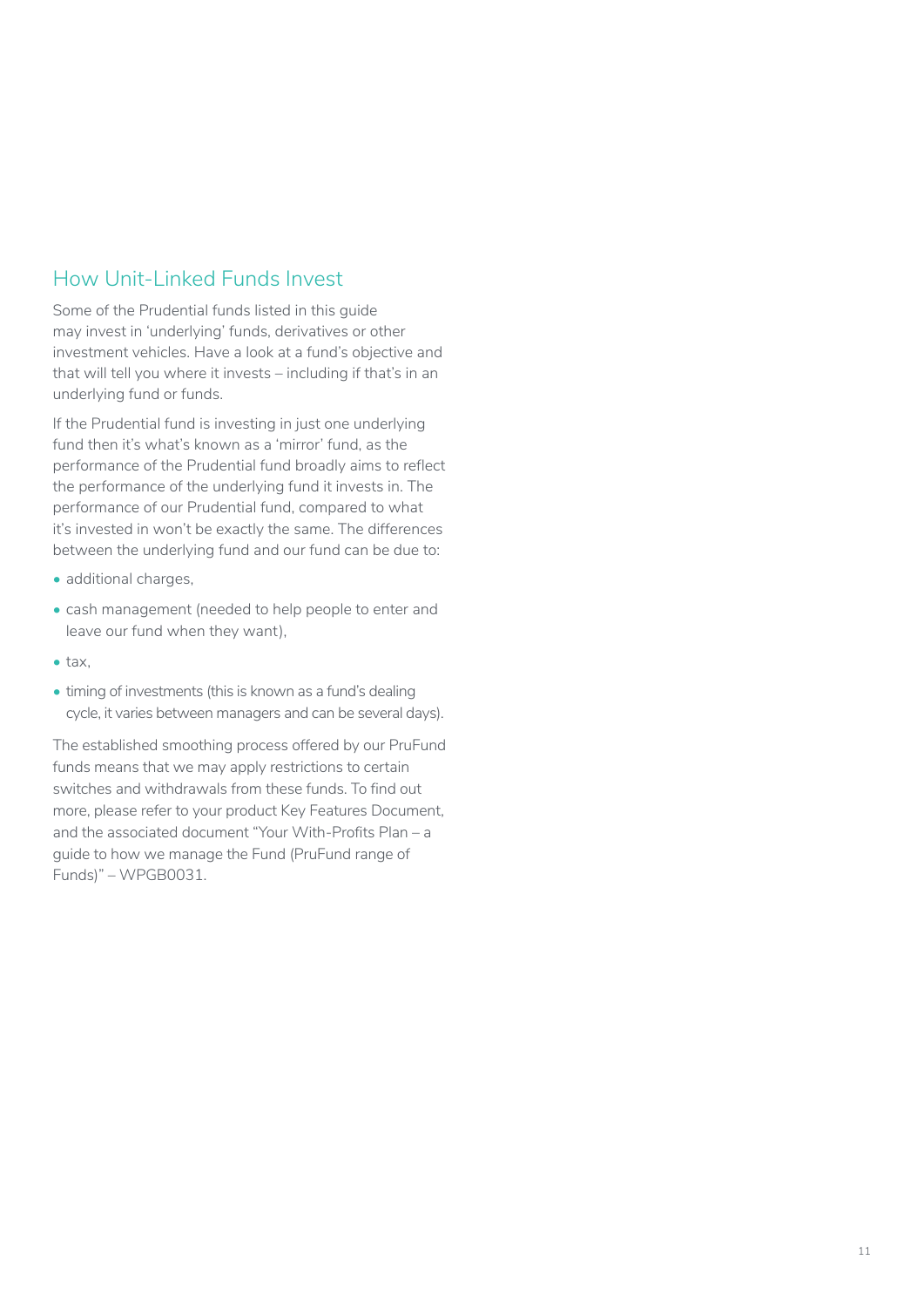## Fund Charges and Further Costs

#### **Annual Management Charge**

We take a base Annual Management Charge (AMC) for looking after your investment, from each of the funds you invest in. By 'base' we mean the AMC that's applicable before any discounts might apply. Any further costs shown are expenses which are borne by the fund. Together they add up to the Yearly Total (%). These are shown on page 16 to 18. We might change our charges in future.

In general the AMC is taken by the deduction each day of 1/365th of the applicable Annual Management Charge, from the relevant investment-linked fund. This differs slightly for With-Profits and PruFund.

For With-Profits the annual charge will depend on the returns we achieve on our With-Profits Fund. For example, we expect the charge quoted on page 16, if the fund returns are 5% a year. Charges on With-Profits business depend on the performance of the With-Profits Fund and, in particular, the investment returns achieved and expenses incurred. Over time, if investment returns are higher, then the charges would be expected to be higher. and if investment returns are lower, the charges would be expected to be lower.

There's an additional charge to pay for the guarantees the With-Profits Fund supports. The annual charge, further costs and charges to cover the cost of guarantees, are already taken into account when we calculate the bonus rates for our With-Profits Fund. To find out more about the charges for this fund, please refer to the Key Features Document and other plan documentation, including your annual statement, or speak to your adviser.

For the PruFund range of funds, the AMC is taken by the monthly cancellation of units from each investment.

The PruFund Protected Cautious and PruFund Protected Growth funds, differ from the PruFund Cautious and PruFund Growth funds as they provide a guarantee, where available. The Protected PruFund funds are currently unavailable to new investments. If you had selected a Protected PruFund Fund, you would have selected from a range (where available) of guarantee terms, where the guarantee will only apply at the end of the selected guarantee term. Each guarantee term, where available, has its own additional charge and this will be payable for the whole of this term.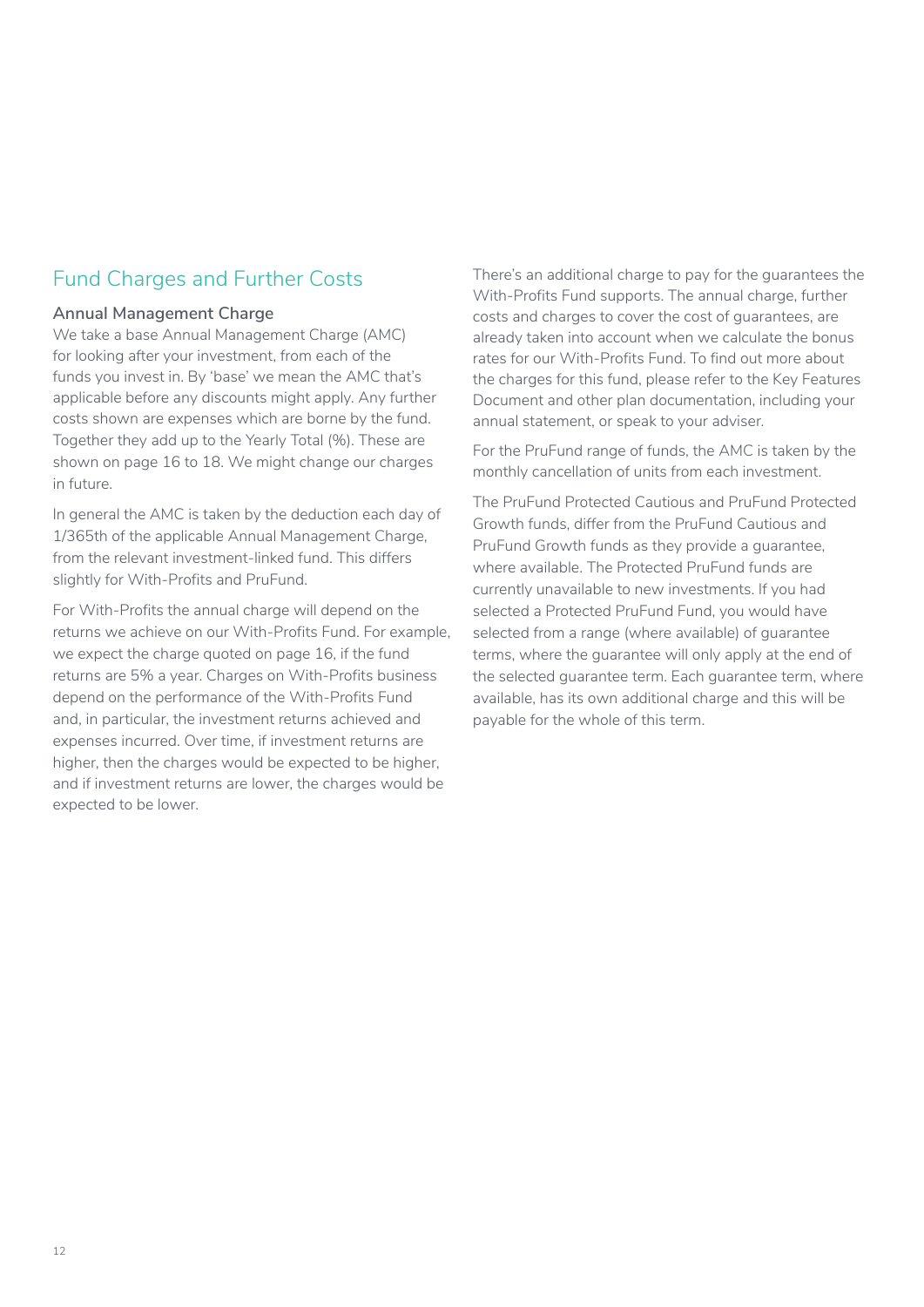### Fund Size discounts

We apply a Fund Size discount to the AMC based on the size of your fund.

The table below shows how the discount is applied.

| Fund size             | AMC discount |
|-----------------------|--------------|
| Less than £100,000    | 0.350%       |
| $£100,000 - £149,999$ | $0.400\%$    |
| £150.000 - £249.999   | 0.450%       |
| £250.000 - £499.999   | 0.475%       |
| £500,000 - £749,999   | $0.500\%$    |
| £750.000 - £999.999   | 0.525%       |
| f 1 m and over        | 0.550%       |

The discount to the AMC will apply to the whole of your investment, not just the portion above the threshold levels shown above.

Plans set up on or after 28 April 2014 will be added together to calculate the value of the Fund Size discount. For Occupational Schemes, all TIP plans will be combined and for SIPPs, TIP fund values for each designated member only will be combined.

#### **For example:**

If Richard invests £120,000 into a TIP and he selects a fund with an AMC of 1.45%, he will only pay 1.05%, a reduction of 0.400%. This is a saving of over £480 each year on the AMC payable. He could earn higher discounts if his fund grows or lower discounts if the investment falls or withdrawals reduce the value of the fund.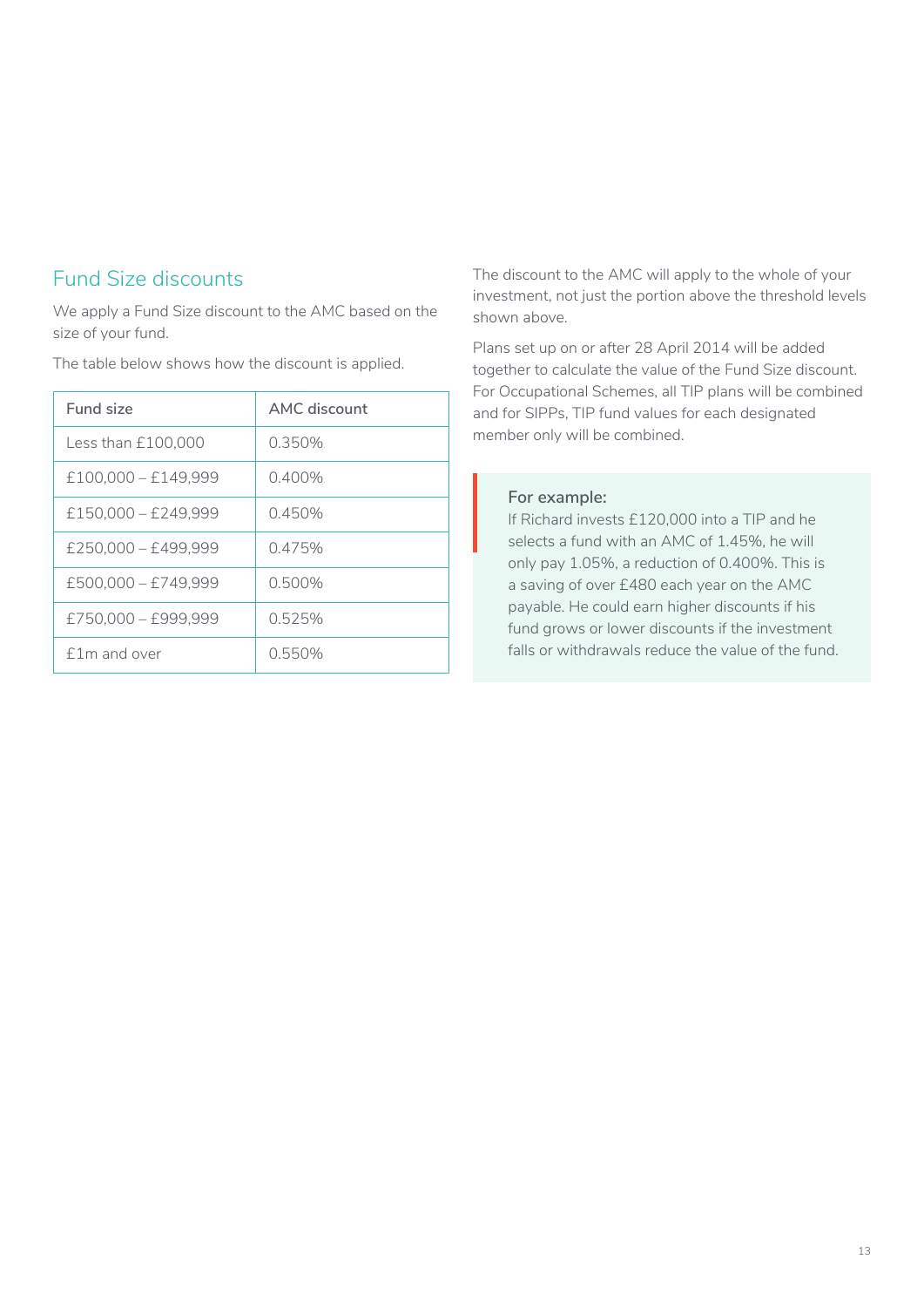#### **Further costs**

In addition to our annual charges, there may be further costs incurred. Where these are applicable, they're paid for by the fund and will impact on the overall performance. Some examples of what these further costs might include are shown below. These aren't listed in order of importance, they won't necessarily apply to all funds, and this isn't an exhaustive list.

| Name                                                   | What this means                                                                                                                                                                                                                                                                                                                                                                                                                                                              | Where applicable, are they included<br>in the further costs figures we show<br>in this fund guide and/or illustration?                                        |
|--------------------------------------------------------|------------------------------------------------------------------------------------------------------------------------------------------------------------------------------------------------------------------------------------------------------------------------------------------------------------------------------------------------------------------------------------------------------------------------------------------------------------------------------|---------------------------------------------------------------------------------------------------------------------------------------------------------------|
| Miscellaneous fund<br>administration fees<br>and costs | There can be a number of different administration<br>fees and costs associated with funds. These can<br>include, for example, audit fees, custody fees,<br>infrastructure costs, registrar fees, regulatory fees,<br>stock lending fees, and trustee fees.                                                                                                                                                                                                                   | No, for unit-linked funds*.<br>Yes, for the With-Profits Fund.                                                                                                |
| Performance fees                                       | In some funds the fund managers are paid a fee<br>depending on how they perform.                                                                                                                                                                                                                                                                                                                                                                                             | No, but if they're applicable they will<br>impact on the performance of a fund.                                                                               |
| Property expenses                                      | For funds that invest in property, either directly (i.e.<br>the fund owning physical property) or indirectly<br>(i.e. owning units in a property fund or shares in<br>a property company) there are costs incurred for<br>managing these properties. These can include<br>costs for development, maintenance, oversight and<br>renovation of the properties held, collecting rents,<br>and managing tenants, as well as running costs that<br>cannot be passed onto tenants. | No, for unit-linked funds*, unless<br>they're for property investments<br>that are managed by M&G, which<br>are disclosed.<br>Yes, for the With-Profits Fund. |
| Transaction costs                                      | When a fund manager trades the investments in<br>a fund (for example, makes a decision to sell one<br>holding and buy another) there are associated costs,<br>for example taxes.                                                                                                                                                                                                                                                                                             | No, but if they're applicable they will<br>impact on the performance of a fund.                                                                               |

*\* Currently these are rebated back by Prudential to the fund, so they won't impact the fund performance, and aren't disclosed. We reserve the right to not rebate them in the future. Further costs might be incurred by a Prudential fund or, where it's applicable, any fund our fund invests in (see the 'Investment strategy' for information on where a fund might invest).* 

Your illustration will show the AMC and further costs applicable to your chosen fund(s). To get an up to date illustration, please ask your financial adviser.  $\left| \begin{array}{c} \gamma_{\rm C} \\ \text{illt} \\ \text{FL} \end{array} \right|$ 

Fund charges and further costs may vary in future and they may be higher than they are now. We'll write to you if an AMC goes up for a fund you are invested in, unless the change in the AMC we quote is part of the expected function of that fund (for example our With-Profits Fund – see your Key Features Document for more information). As it's normal for further costs to vary over time we won't contact you when they change. If fund charges and further costs exceed the return earned, the fund will go down in value.

The further costs listed in this guide are indicative, based on the current levels of costs, and are correct as at 17 January 2022, unless another date is shown.

#### Further information

For more information on the above, please refer to your Technical Guide.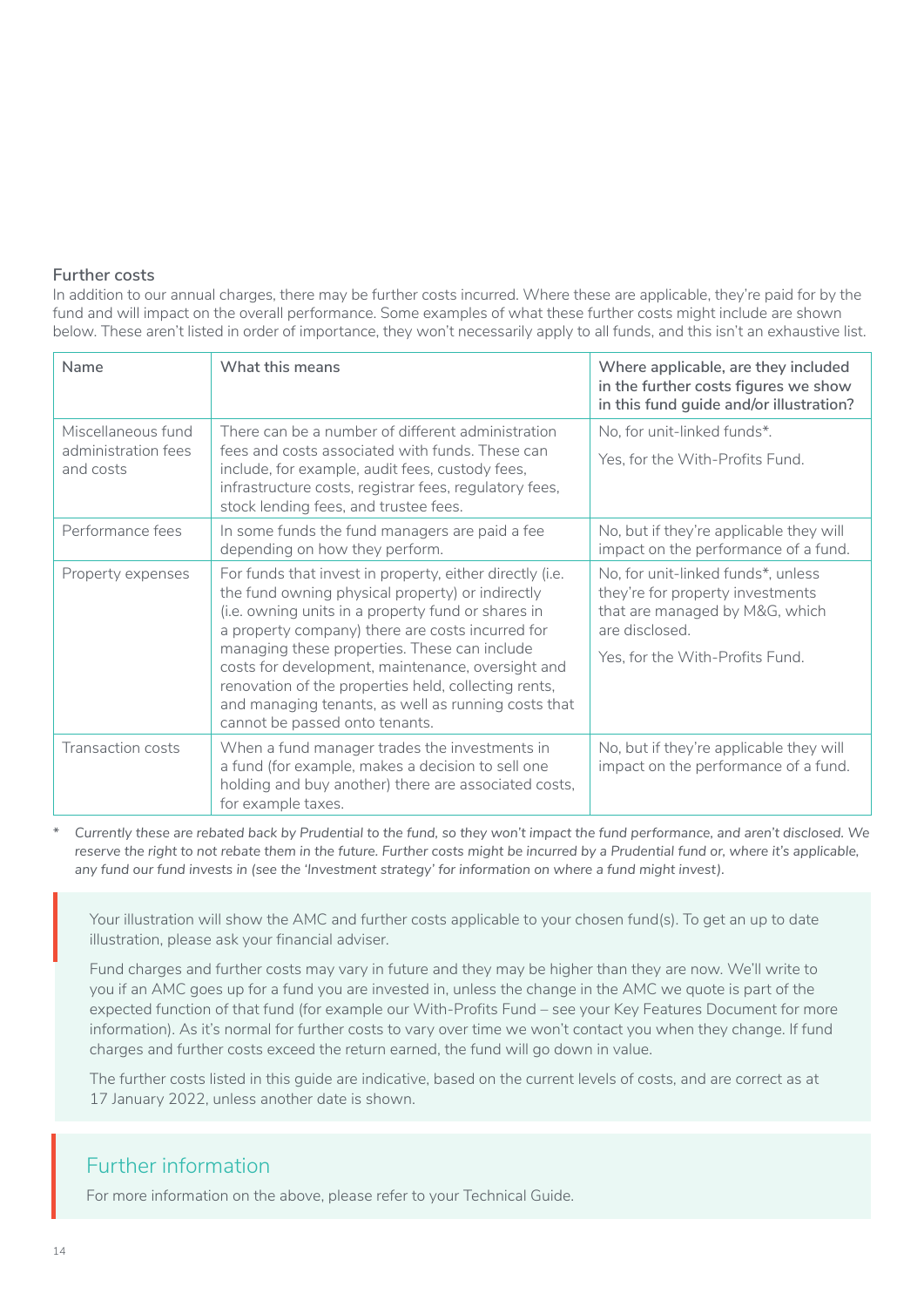## Further Information

If the taxation treatment of the funds changes, we reserve the right to change the arrangements for the investment of the underlying assets of the fund.

If you have any questions about this product, your fund choice or the fund charges and further costs applicable then we recommend you speak to your financial adviser.

For any fund, there may be a delay in buying, selling or switching of units. These delays will only apply in exceptional circumstances. We wouldn't expect delays to be longer than six months for units that invest in property or land and one month for units that invest in other funds. However, we can't guarantee that we'll never delay longer than these timescales. If these delays apply to you, we'll let you know.

## Compensation

The products Prudential Assurance Company Limited (PACL) offer are covered by the Financial Services Compensation Scheme (FSCS). If we get into financial difficulties, you may be able to make a claim. The FSCS is an independent body set up by Government to provide compensation for people where their authorised financial services provider gets into financial difficulties and becomes unable, or unlikely to be able, to pay claims against it. This circumstance is referred to as being 'in default'.

Losses, which may result from poor investment performance, are not covered by the FSCS.

#### **Where does FSCS protection apply? There is full FSCS coverage if PACL is 'in default'.**

- Your pension is protected up to 100% of the value of your claim.
- Any funds you choose to hold in your pension will be included in the value of your claim in the event that PACL is declared 'in default'.
- If you hold the Prudential With-Profits Fund or PruFund funds in your pension, they are protected 100% in the event of the default of PACL.

**All the other funds we offer, apart from those mentioned above, are unit-linked, and invest in other funds managed by non-PACL fund managers. FSCS cover does not apply if the non-PACL fund manager were to be 'in default'.** 

- There is no FSCS cover for unit-linked funds investing with non-PACL fund managers if that manager were to be 'in default'.
- See 'How Unit-Linked Funds Invest' for further information on these types of fund (often called 'mirror' funds).

You can find out more information on the FSCS at [pru.co.uk/fscs](https://www.pru.co.uk/fscs), or you can call us.

Information is also available from the Financial Services Compensation Scheme.

Visit their website: **[fscs.org.uk](https://www.fscs.org.uk)**

Or write to: The Financial Services Compensation Scheme, PO Box 300, Mitcheldean GL17 1DY

Or call the FSCS: Telephone: 0800 678 1100

#### **Where FSCS coverage does not apply, then other factors can come in**

As explained in the 'Where does FSCS protection apply?' section, the FSCS doesn't cover every situation. For example unit-linked funds that invest in the funds of non-PACL fund managers (often called 'mirror' funds).

But, where FSCS protection does not apply, there are other factors that could help if the worst happened and a provider was 'in default'. For example, the use of custodians or depositories to provide protection for fund assets, where there is separate legal ownership of assets and legal entities that aren't liable for any losses of a fund manager. In so doing, the intention is that the underlying fund will not be liable for any losses the underlying fund management company incurs.

PACL would aim to recover any money invested in an underlying fund where the fund manager has been declared 'in default', but PACL would not be liable for any loss incurred from the default of the non-PACL fund manager.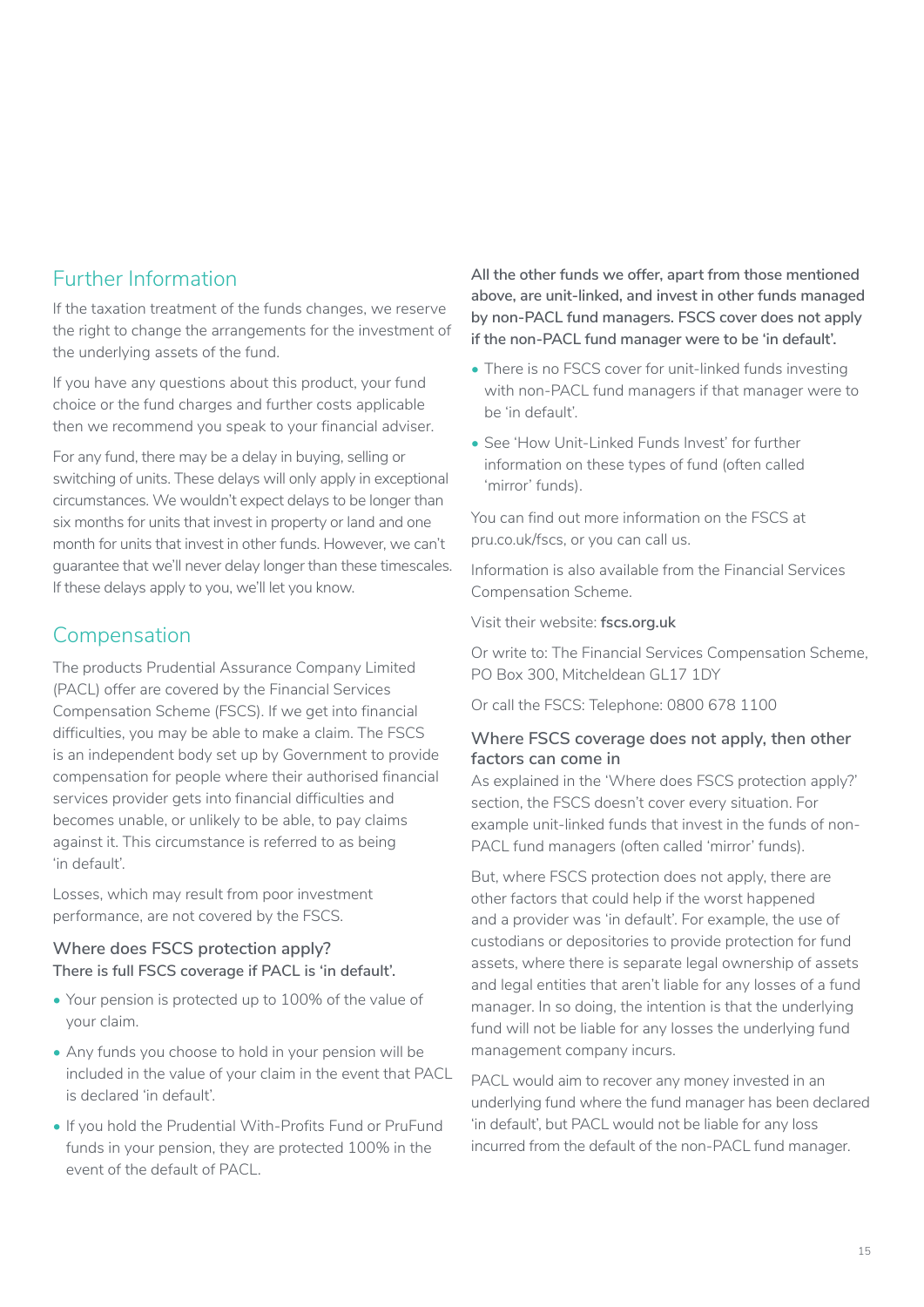# <span id="page-15-0"></span>Fund information

Funds, ABI sectors, asset class risk types, risk and potential reward indicators & fund charges and further costs

## Learn about the funds available to you

You should read this section for a list of the funds that we may have available for you.

We've included this information to help you quickly see the range of funds we offer and the risks they have.

|                                                                          |                                                 |          | <b>Asset Class Risk Types</b> |          |          |                                           |                         |                           |                          |                                        | <b>Fund Charges</b><br>and Further Costs |                   |                  |
|--------------------------------------------------------------------------|-------------------------------------------------|----------|-------------------------------|----------|----------|-------------------------------------------|-------------------------|---------------------------|--------------------------|----------------------------------------|------------------------------------------|-------------------|------------------|
| Funds                                                                    | Association of British<br>Insurers (ABI) Sector | Equities | <b>Fixed Interest</b>         | Property | Currency | and Emerging Markets<br>Smaller Companies | nstruments<br>Financial | nvestments<br>Alternative | Other                    | Risk and Potential<br>Reward Indicator | Annual Management<br>(96)<br>Charge (    | Further Costs (%) | Yearly Total (%) |
| Prudential PruFund Risk Managed Funds (see page 19 for more information) |                                                 |          |                               |          |          |                                           |                         |                           |                          |                                        |                                          |                   |                  |
| <b>Prudential PruFund</b><br>Risk Managed 1*                             | Unclassified                                    |          |                               |          |          |                                           | $\checkmark$            | $\blacktriangledown$      | $\checkmark$             | $\overline{2}$                         | 1.45                                     | 0.15              | 1.60             |
| Prudential PruFund<br>Risk Managed 2*                                    | Unclassified                                    |          |                               |          |          | $\checkmark$                              | $\checkmark$            | $\checkmark$              |                          | 3                                      | 1.45                                     | 0.18              | 1.63             |
| Prudential PruFund<br>Risk Managed 3*                                    | Unclassified                                    |          |                               |          |          | $\checkmark$                              | $\checkmark$            | $\checkmark$              |                          | 3                                      | 1.45                                     | 0.20              | 1.65             |
| Prudential PruFund<br>Risk Managed 4*                                    | Unclassified                                    |          |                               |          |          |                                           |                         |                           |                          | $\overline{4}$                         | 1.45                                     | 0.22              | 1.67             |
| Prudential Risk Managed Passive Funds (see page 19 for more information) |                                                 |          |                               |          |          |                                           |                         |                           |                          |                                        |                                          |                   |                  |
| <b>Prudential Risk</b><br>Managed Passive 1                              | Mixed Investment<br>0-35% Shares                |          |                               |          |          |                                           |                         |                           |                          | $\overline{2}$                         | 1.00                                     | 0.00              | 1.00             |
| Prudential Risk Managed Active Funds (See page 20 for more information)  |                                                 |          |                               |          |          |                                           |                         |                           |                          |                                        |                                          |                   |                  |
| <b>Prudential Risk</b><br>Managed Active 4                               | Mixed Investment<br>40-85% Shares               |          |                               |          |          |                                           |                         |                           |                          | $\overline{4}$                         | 1.41                                     | 0.00              | 1.41             |
| Other Prudential Multi Asset Funds (see page 20 for more information)    |                                                 |          |                               |          |          |                                           |                         |                           |                          |                                        |                                          |                   |                  |
| Prudential<br>PruFund Cautious*                                          | Unclassified                                    |          |                               |          |          | $\checkmark$                              | $\mathcal{A}$           | $\overline{\checkmark}$   | $\checkmark$             | $\overline{2}$                         | 1.45                                     | 0.12              | 1.57             |
| Prudential<br>PruFund Growth*                                            | Unclassified                                    |          |                               |          |          | $\checkmark$                              | $\checkmark$            | $\checkmark$              | $\overline{\checkmark}$  | 3                                      | 1.45                                     | 0.24              | 1.69             |
| <b>Prudential PruFund</b><br>Protected Cautious*#                        | Unclassified                                    |          |                               |          |          | $\checkmark$                              | $\checkmark$            | $\checkmark$              | $\checkmark$             | $\overline{2}$                         | 1.45                                     | 0.11              | 1.56             |
| <b>Prudential PruFund</b><br>Protected Growth*#                          | Unclassified                                    |          |                               |          |          | $\checkmark$                              | $\checkmark$            | $\checkmark$              | $\overline{\mathscr{S}}$ | 3                                      | 1.45                                     | 0.20              | 1.65             |
| Prudential<br>With-Profits                                               | Unclassified                                    |          |                               |          |          |                                           |                         |                           |                          | 3                                      | $1.30-$                                  | 0.24              | 1.54<br>$***$    |

*\* The Annual Management Charge for these funds is taken by monthly cancellation of units from each investment.*

*\*\* Based on the assumption that future investment returns from the With-Profits Fund will be 5% a year.*

*~ The annual charge, further costs, and charges to cover the cost of the guarantees, are already taken into account when we calculate the bonus rates for our With-Profits Fund. Please refer to your Key Features Document and other plan documentation, including your annual statement, for information on charges.*

# *Currently unavailable to new investments.*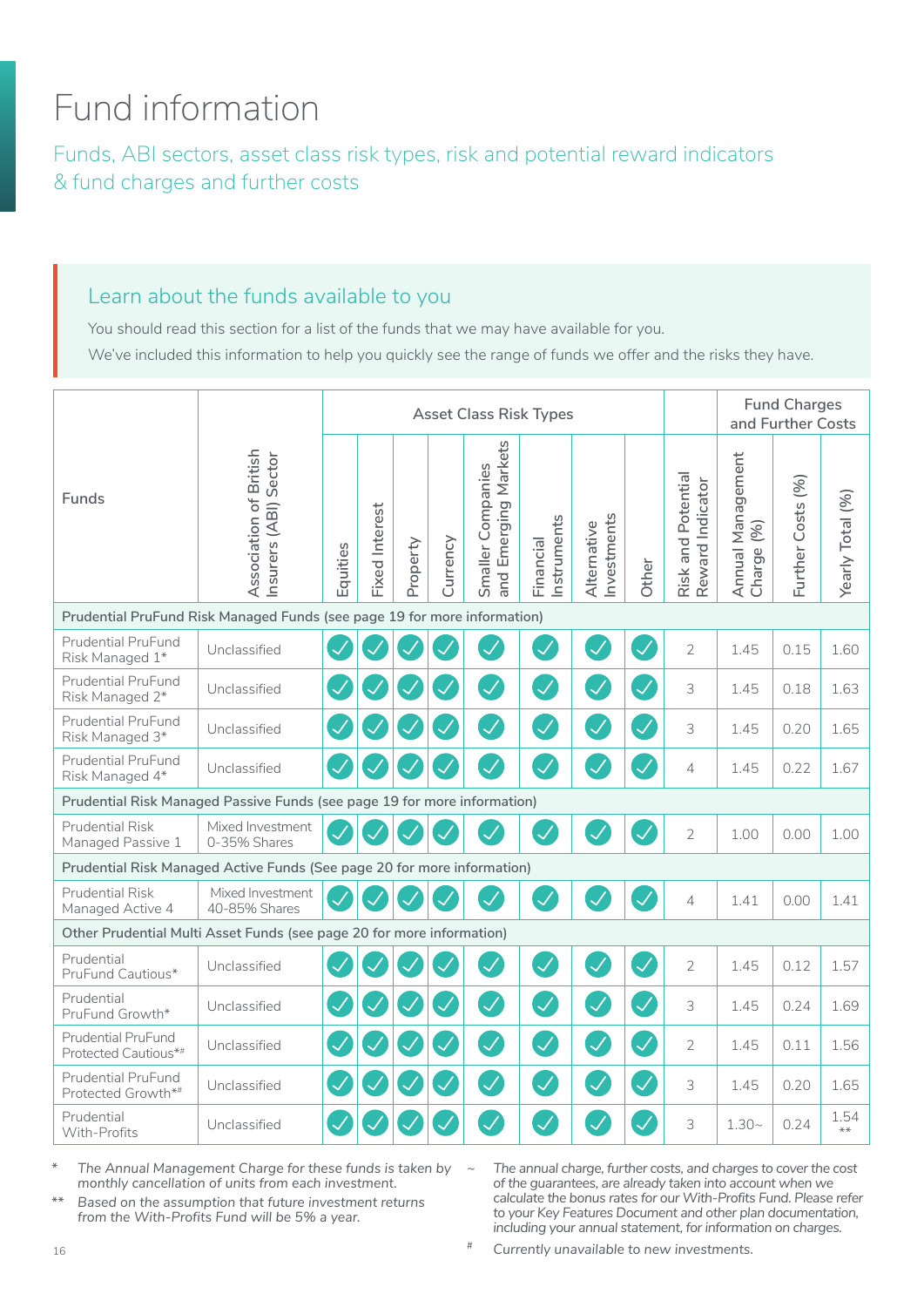|                                                                  |                                                 |                          | <b>Asset Class Risk Types</b> |          |                          |                                           |                          |                            |                          |                                        | <b>Fund Charges and</b><br><b>Further Costs</b> |                   |                  |  |
|------------------------------------------------------------------|-------------------------------------------------|--------------------------|-------------------------------|----------|--------------------------|-------------------------------------------|--------------------------|----------------------------|--------------------------|----------------------------------------|-------------------------------------------------|-------------------|------------------|--|
| Funds                                                            | Association of British<br>Insurers (ABI) Sector | Equities                 | <b>Fixed Interest</b>         | Property | Currency                 | and Emerging Markets<br>Smaller Companies | Instruments<br>Financial | Investments<br>Alternative | Other                    | Risk and Potential<br>Reward Indicator | Annual Management<br>(96)<br>Charge (           | Further Costs (%) | Yearly Total (%) |  |
| Additional Fund Choice (see pages 20 to 23 for more information) |                                                 |                          |                               |          |                          |                                           |                          |                            |                          |                                        |                                                 |                   |                  |  |
| Prudential<br>Asia Pacific                                       | Asia Pacific ex<br>Japan Equities               | $\overline{\mathcal{S}}$ |                               |          |                          | $\checkmark$                              |                          |                            |                          | 6                                      | 1.00                                            | 0.00              | 1.00             |  |
| Prudential Cash~                                                 | Deposit &<br>Treasury                           |                          | $\checkmark$                  |          |                          |                                           |                          |                            | $\overline{\mathcal{S}}$ | $\mathbf{1}$                           | 1.00                                            | 0.00              | 1.00             |  |
| Prudential<br>European Equity                                    | Europe ex<br><b>UK Equities</b>                 | $\bigtriangledown$       |                               |          | $\overline{\mathcal{S}}$ |                                           | $\mathcal{\mathcal{A}}$  |                            | $\overline{\mathscr{S}}$ | 6                                      | 1.00                                            | 0.00              | 1.00             |  |
| Prudential<br>International                                      | <b>Global Equities</b>                          | <b>V</b>                 |                               |          | $\overline{\checkmark}$  |                                           | $\checkmark$             |                            |                          | 6                                      | 1.00                                            | 0.00              | 1.00             |  |
| Prudential Invesco<br>Managed Growth                             | Flexible<br>Investment                          | V                        | $\checkmark$                  |          | <b>A</b>                 | $\mathcal{S}$                             | $\checkmark$             |                            | $\overline{\mathcal{S}}$ | 5                                      | 1.35                                            | 0.00              | 1.35             |  |
| Prudential Invesco<br>UK Equity Income^                          | UK<br>All Companies                             | $\mathcal{A}$            |                               |          | $\mathcal{S}$            | $\blacktriangledown$                      | $\overline{\mathcal{S}}$ |                            | $\overline{\checkmark}$  | 6                                      | 1.35                                            | 0.00              | 1.35             |  |
| Prudential Japanese                                              | Japan Equities                                  | $\mathcal{A}$            | $\checkmark$                  |          | $\bigvee$                |                                           | $\checkmark$             |                            | $\bigvee$                | 6                                      | 1.00                                            | 0.00              | 1.00             |  |
| Prudential M&G<br>Corporate Bond                                 | Sterling<br>Corporate Bond                      |                          | $\checkmark$                  |          | $\overline{\mathcal{S}}$ |                                           | $\checkmark$             |                            | $\overline{\checkmark}$  | $\overline{2}$                         | 1.00                                            | 0.00              | 1.00             |  |
| Prudential<br>M&G Dividend                                       | UK Equity Income                                | $\mathcal{A}$            |                               |          |                          |                                           |                          |                            |                          | 6                                      | 1.00                                            | 0.00              | 1.00             |  |
| Prudential M&G<br>Episode Growth                                 | Mixed Investment<br>40-85% Shares               |                          |                               |          | $\checkmark$             |                                           |                          |                            |                          | $\overline{4}$                         | 1.00                                            | 0.00              | 1.00             |  |

*^ This fund is scheduled for closure in the foreseeable future and you may wish to take this into account if choosing to invest in it for the longer term. Existing investors will be contacted directly prior to the point of closure.*

*~ Investments in a cash fund could potentially be affected by inflation and/or charges. Inflation could mean your money is less able to buy what it could before and charges will reduce the value of a cash fund over time.*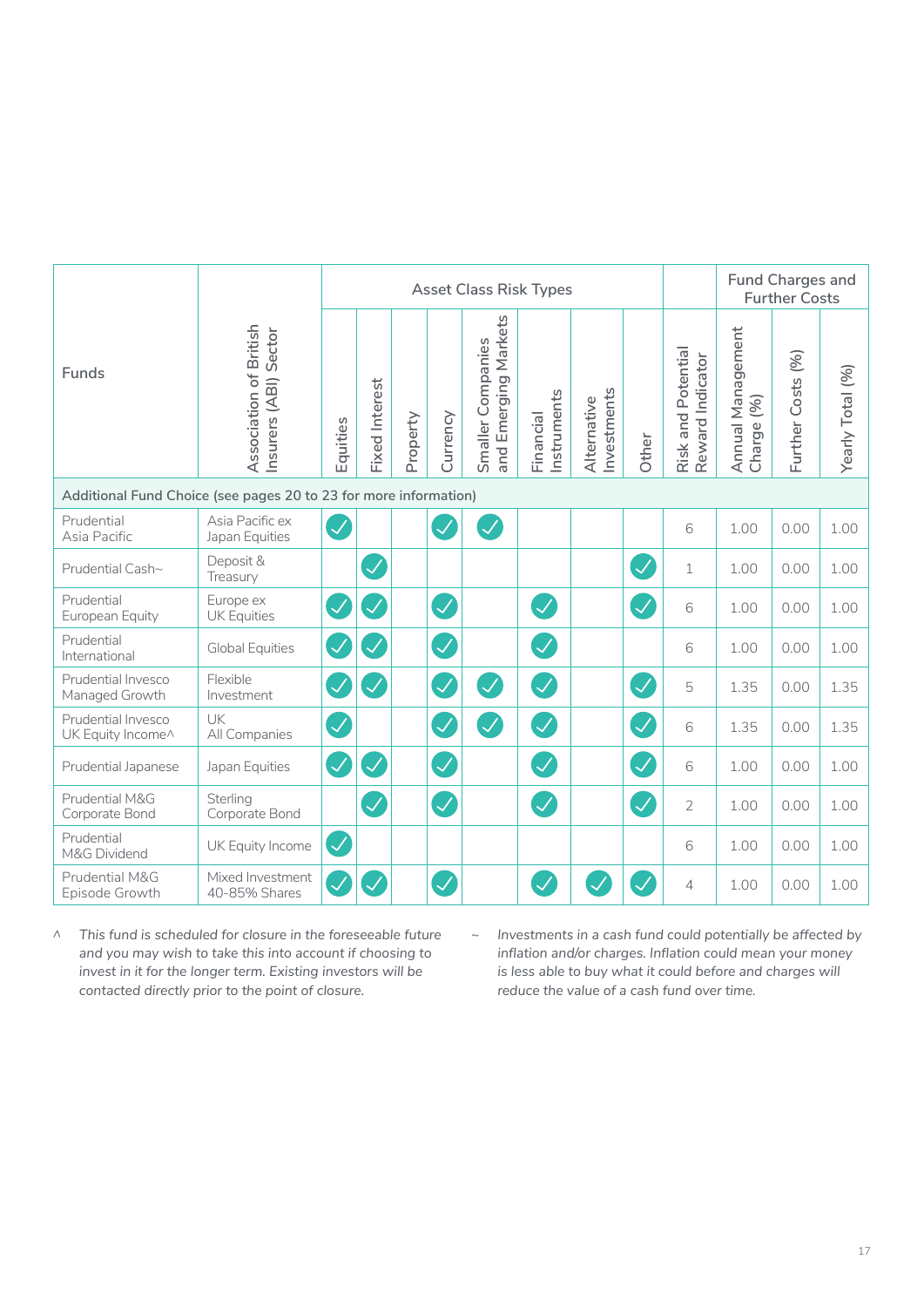|                                                                  |                                                 | <b>Asset Class Risk Types</b> |                       |              |               |                                           |                          |                            |                         |                                        | <b>Fund Charges and</b><br><b>Further Costs</b> |                   |                  |
|------------------------------------------------------------------|-------------------------------------------------|-------------------------------|-----------------------|--------------|---------------|-------------------------------------------|--------------------------|----------------------------|-------------------------|----------------------------------------|-------------------------------------------------|-------------------|------------------|
| Funds                                                            | Association of British<br>Insurers (ABI) Sector | Equities                      | <b>Fixed Interest</b> | Property     | Currency      | and Emerging Markets<br>Smaller Companies | Instruments<br>Financial | Investments<br>Alternative | Other                   | Risk and Potential<br>Reward Indicator | Annual Management<br>(96)<br>Charge             | Further Costs (%) | Yearly Total (%) |
| Additional Fund Choice (see pages 20 to 23 for more information) |                                                 |                               |                       |              |               |                                           |                          |                            |                         |                                        |                                                 |                   |                  |
| Prudential M&G<br>Gilt & Fixed<br>Interest Income                | <b>UK Gilts</b>                                 |                               |                       |              | $\checkmark$  |                                           | $\checkmark$             |                            | $\overline{\checkmark}$ | $\overline{4}$                         | 1.00                                            | 0.00              | 1.00             |
| Prudential M&G<br>Global High<br>Yield Bond                      | Sterling<br>High Yield                          |                               |                       |              | $\mathcal{S}$ |                                           | $\checkmark$             |                            | $\overline{\checkmark}$ | 3                                      | 1.25                                            | 0.00              | 1.25             |
| Prudential M&G<br>Managed Growth                                 | Flexible<br>Investment                          | $\mathcal{\mathcal{A}}$       | $\checkmark$          |              | $\checkmark$  |                                           | $\checkmark$             |                            | $\overline{\checkmark}$ | 6                                      | 1.15                                            | 0.00              | 1.15             |
| Prudential M&G<br>Property Portfolio                             | UK<br><b>Direct Property</b>                    | $\mathcal{S}$                 |                       |              |               |                                           |                          |                            | $\bigvee$               | $\overline{4}$                         | 1.00                                            | 0.78              | 1.78             |
| Prudential M&G<br><b>Smaller Companies</b>                       | <b>UK Smaller</b><br>Companies                  | 0                             |                       |              |               | $\blacktriangledown$                      | $\checkmark$             | $\checkmark$               | $\checkmark$            | 6                                      | 1.00                                            | 0.00              | 1.00             |
| <b>Prudential Managed</b>                                        | Mixed Investment<br>40-85% Shares               | $\mathcal{S}$                 | $\checkmark$          | $\checkmark$ | $\checkmark$  |                                           | $\mathcal{S}$            |                            | $\mathcal{\mathcal{A}}$ | $\overline{4}$                         | 1.00                                            | 0.05              | 1.05             |
| <b>Prudential Managed</b><br>Distribution                        | Mixed Investment<br>20-60% Shares               | $\mathcal{S}$                 |                       |              |               |                                           | $\overline{\checkmark}$  |                            | $\overline{\checkmark}$ | 3                                      | 1.00                                            | 0.11              | 1.11             |
| Prudential UK Equity                                             | UK All Companies                                | <b>A</b>                      |                       |              | $\mathcal{S}$ |                                           | $\checkmark$             |                            | $\overline{\checkmark}$ | 6                                      | 1.00                                            | 0.00              | 1.00             |
| Prudential UK Equity<br>and Bond                                 | Mixed Investment<br>20-60% Shares               |                               |                       |              | $\bigvee$     |                                           | $\overline{\checkmark}$  |                            | $\mathcal{S}$           | 3                                      | 1.00                                            | 0.00              | 1.00             |
| <b>Prudential US Equity</b>                                      | North<br>America Equities                       |                               |                       |              | $\checkmark$  |                                           | $\checkmark$             |                            | $\overline{\checkmark}$ | 6                                      | 1.00                                            | 0.00              | 1.00             |

## Further information

If you're looking for more information on these funds, for example fact sheets, then visit **[pru.co.uk/funds](https://www.pru.co.uk/funds)** You'll also find an explanation of each of the ABI sector classifications on **[pru.co.uk/abi](https://www.pru.co.uk/abi)**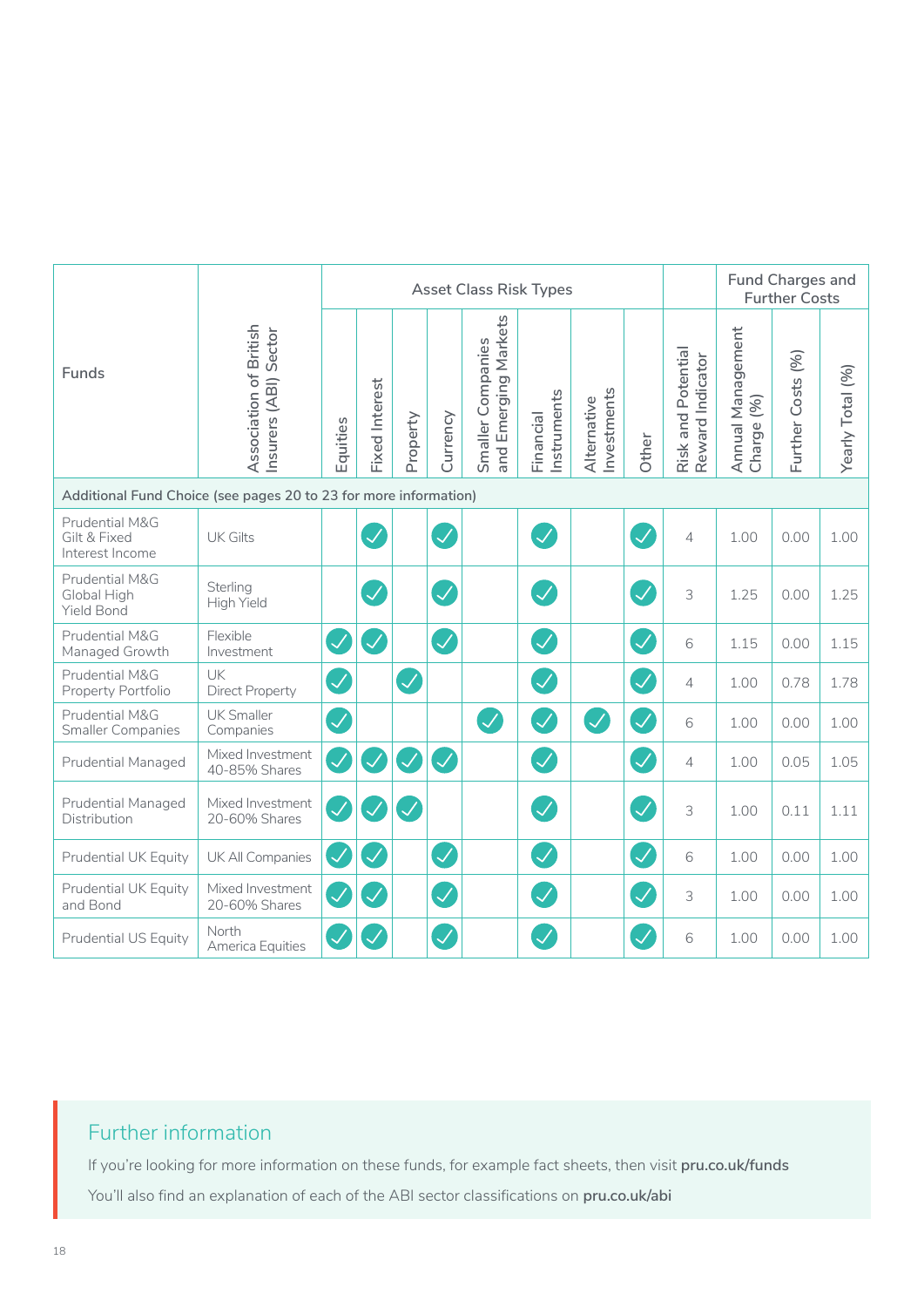# <span id="page-18-0"></span>Fund information

Investment strategies

# Learn about the investment strategies of our funds  $L \in$

We've included this information so you can understand what each of the funds aim to do and where your money might be invested.

## Prudential Multi-Asset Funds

Multi-Asset funds work by spreading your money across a number of different types of assets. These can include a number of investment options, such as company shares (equities), fixed interest bonds, cash and property – from both the UK and abroad.

By investing in a number of different assets the fund manager aims to balance the risk that's being taken. So if one asset is falling in value then another may be increasing. Of course there could be times when all the assets in the fund are either rising or falling in value depending on the market conditions at that time.

The following are examples of Multi-Asset funds we offer.

## Prudential PruFund Risk Managed Funds

#### **Prudential PruFund Risk Managed 11**

Objective: The fund aims to achieve long-term total return (the combination of income and growth of capital). The fund is actively managed and aims to limit the fluctuations ('volatility') your investment experiences, after allowing for smoothing, to 9% per annum over the medium to long term. There is no guarantee that the fund will achieve its objective of managing the volatility to the target level.

#### **Prudential PruFund Risk Managed 21**

Objective: The fund aims to achieve long-term total return (the combination of income and growth of capital). The fund is actively managed and aims to limit the fluctuations ('volatility') your investment experiences, after allowing for smoothing, to 10% per annum over the medium to long term. There is no guarantee that the fund will achieve its objective of managing the volatility to the target level.

#### **Prudential PruFund Risk Managed 31**

Objective: The fund aims to achieve long-term total return (the combination of income and growth of capital). The fund is actively managed and aims to limit the fluctuations ('volatility') your investment experiences, after allowing for smoothing, to 12% per annum over the medium to long term. There is no guarantee that the fund will achieve its objective of managing the volatility to the target level.

#### **Prudential PruFund Risk Managed 41**

Objective: The fund aims to achieve long-term total return (the combination of income and growth of capital). The fund is actively managed and aims to limit the fluctuations ('volatility') your investment experiences, after allowing for smoothing, to 14.5% per annum over the medium to long term. There is no guarantee that the fund will achieve its objective of managing the volatility to the target level.

## Prudential Risk Managed Passive Funds

#### **Prudential Risk Managed Passive 1**

Objective: The investment strategy of the fund is to buy units in the LF Prudential Risk Managed Passive 1 Fund – the underlying fund.

Underlying Fund Objective: The fund aims to achieve longterm (in excess of 5 years) total return (the combination of income and growth of capital) by investing in a mix of assets from around the world and aims to limit the average volatility per annum over rolling 5 year periods to 9%. There is no guarantee the objective will be achieved over any time period and the actual volatility, at any time, may be higher or lower than 9%. Capital invested is at risk.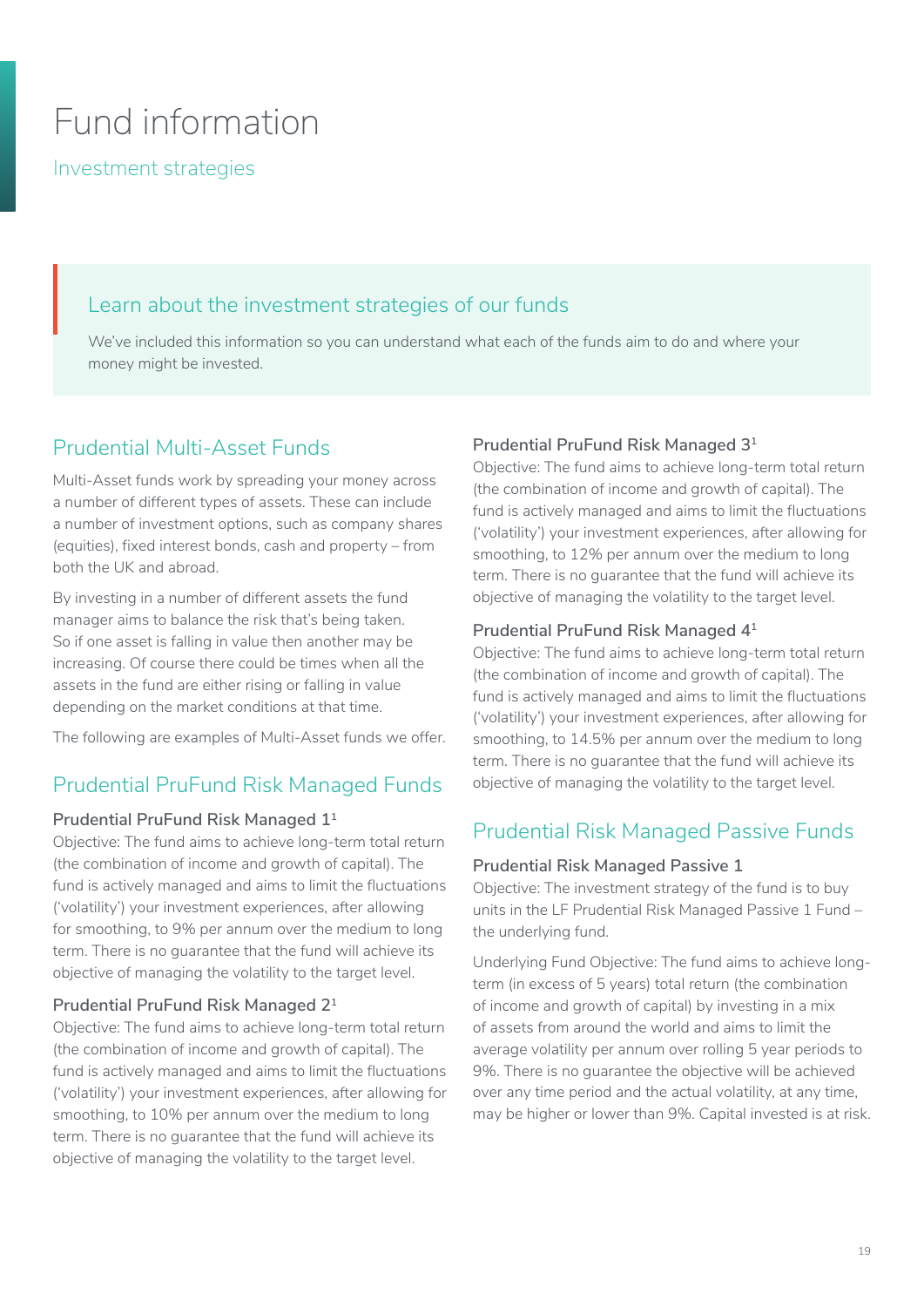## Prudential Risk Managed Active Funds

#### **Prudential Risk Managed Active 4**

Objective: The investment strategy of the fund is to buy units in the LF Prudential Risk Managed Active 4 Fund – the underlying fund.

Underlying Fund Objective: The fund aims to achieve long-term (in excess of 5 years) total return (the combination of income and growth of capital) by investing in a mix of assets from around the world and aims to limit the average volatility per annum over rolling 5 year periods to 14.5%. There is no guarantee the objective will be achieved over any time period and the actual volatility, at any time, may be higher or lower than 14.5%. Capital invested is at risk.

## Other Prudential Multi Asset Funds

#### **Prudential PruFund Cautious and Protected Cautious**<sup>1,2</sup>

Objective: The fund aims for steady and consistent growth over the medium to long term (5 to 10 years or more) through a cautious approach to investing. The fund invests in UK and international equities, property, fixed interest securities, index-linked securities, cash and other specialist investments. The fund will aim to invest 50-75% in fixed interest securities, index-linked securities and cash, although we may occasionally move outside this range to meet the fund objectives.

#### **Prudential PruFund Growth and Protected Growth1,2**

Objective: The fund aims to maximise growth over the medium to long term by investing in shares, property, fixed interest and other investments. The fund currently invests in UK and international equities, property, fixed interest securities, index-linked securities and other specialist investments.

#### **Prudential With-Profits1,3**

Objective: The fund aims to maximise growth over the medium to long term by investing in shares, property, fixed interest and other investments. The fund currently invests in UK and international equities, property, fixed interest securities, index-linked securities and other specialist investments.

*<sup>1</sup> These funds are all invested in the Prudential With-Profits Fund. The funds aim to protect investors against some of the ups and downs of investment performance using "smoothing" mechanisms. But, there are significant differences in the way this is done for our With-Profits funds compared to PruFund funds. Please refer to Your "With-Profits Plan – A guide to how we manage the Fund" (document reference WPGB0027 for With-Profits and WPGB0031 for PruFund) for more information. We strongly suggest these documents are read before any investment decision is made.* 

*The returns on the With-Profits Fund and the PruFund funds may differ due to the smoothing process used and differences in the asset mix or the fund objectives.*

- *<sup>2</sup> The Protected PruFund funds are currently unavailable to new investments. If you had selected a Protected PruFund fund, you would have selected from a range (where*  available) of quarantee terms, where the quarantee will *only apply at the end of the selected guarantee term. Each guarantee term, where available, has its own additional charge and this will be payable for the whole of this term.*
- *<sup>3</sup> There's a charge to pay for the guarantees the With-Profits Fund supports. Please refer to your Key Features Document for more information.*

## Additional Fund Choice

The choice of funds covers a range of different assets and types of funds which could be right for you at different times. Some of the funds are managed by Prudential whilst others are managed by external fund managers. These funds offer additional choice.

The following funds are all Prudential funds. For the externally managed funds the Prudential fund will invest in the fund manager's own fund or collective investment scheme, as explained in the following investment strategies, unless otherwise stated.

#### **Prudential Asia Pacific**

Objective: The investment strategy of the fund is to purchase units in the M&G Funds (1) – Asia Pacific (ex Japan) Equity fund – the underlying fund.

Underlying Fund Objective: The sub-fund aims to provide a higher total return (capital growth plus income), net of the Ongoing Charge Figure, than the FTSE Custom Asia Pacific ex Japan Country Capped Index over any three-year period.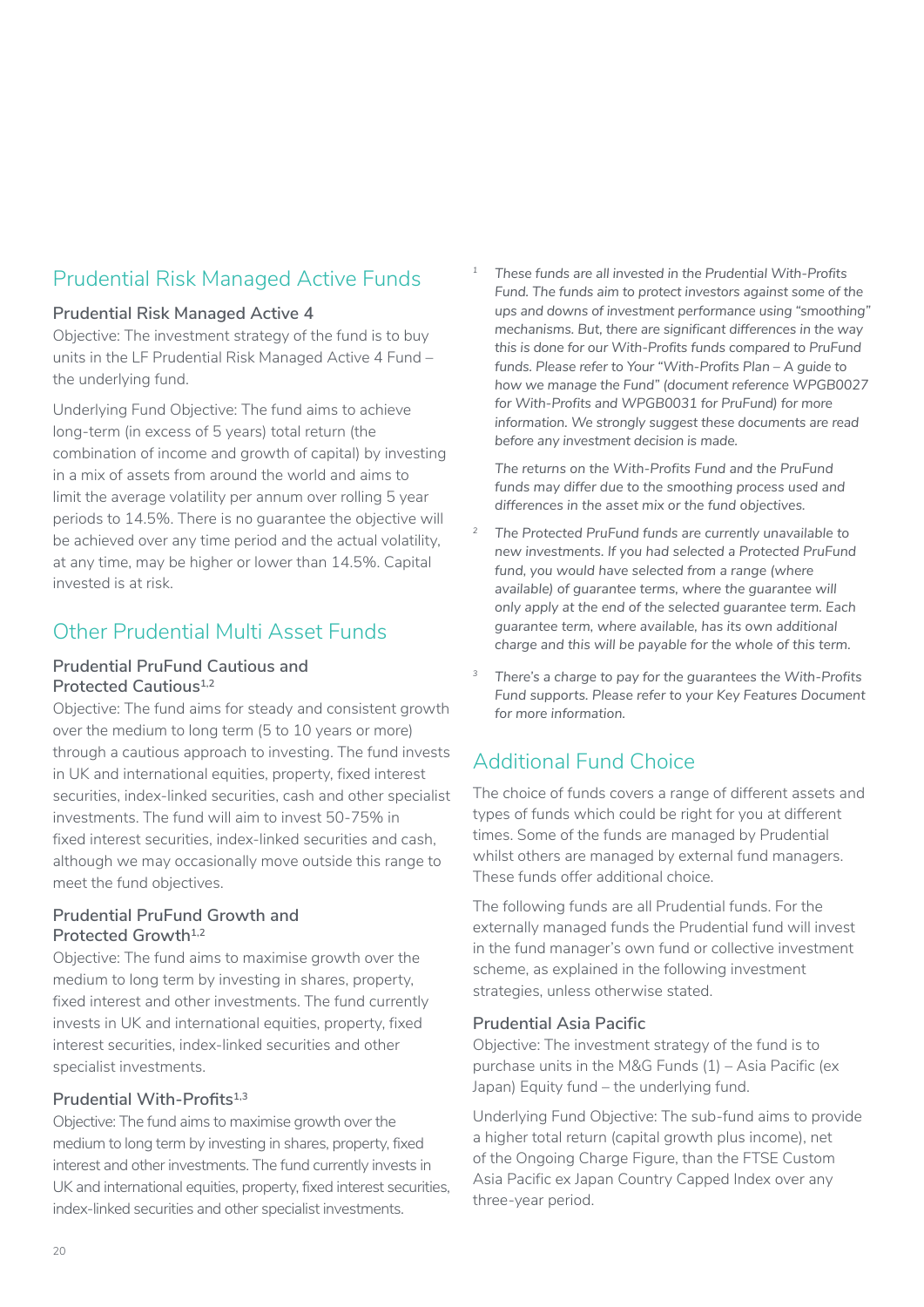#### **Prudential Cash**

The investment strategy of the fund is to provide an investment return that is consistent with a high degree of security with short-term liquidity. The fund holds a mixture of deposits and short-term bonds and securities issued by banks, the UK Government, local authorities and leading UK companies.

#### **Prudential European Equity**

Objective: The investment strategy of the fund is to purchase shares in European (excluding UK) companies via other M&G funds. It is a "fund of funds" holding units in several more specialised European equity funds to give access to a variety of methods for generating investment returns in differing market conditions.

#### **Prudential International**

Objective: The investment strategy of the fund is to provide medium to long term growth (5 to 10 years or more) by investing mainly in a spread of equity markets throughout the world, predominantly through collective investment schemes.

#### **Prudential Invesco Managed Growth**

Objective: The investment strategy of the fund is to purchase units in the Invesco Managed Growth Fund (UK) – the underling fund.

Underlying Fund Objective: The fund aims to achieve long-term (5 years plus) capital growth. The fund invests at least 80% of its assets in collective investment schemes (including funds managed by the Invesco Group) which invest in a broad range of assets including shares or other equity related securities and corporate and government debt securities (including investment grade, noninvestment grade and unrated).

#### **Prudential Invesco UK Equity Income**

Objective: The investment strategy of the fund is to purchase units in the Invesco UK Equity Income Fund (UK) – the underlying fund.

Underlying Fund Objective: The fund aims to achieve income and capital growth over the long term (5 years plus).

#### **Prudential Japanese**

Objective: The investment strategy of the fund is to purchase units in the M&G (ACS) Japan Equity fund – the underlying fund. Underlying Fund Objective: The fund aims to provide a higher total return (capital growth plus income), net of the Ongoing Charge Figure, than the S&P/ Topix 150 Index over any three-year period.

#### **Prudential M&G Corporate Bond**

Objective: The investment strategy of the fund is to purchase units in the M&G Corporate Bond Fund – the underlying fund.

Underlying Fund Objective: The fund aims to provide a higher total return (the combination of capital growth and income), net of the Ongoing Charge Figure, than the average return of the IA £ Corporate Bond Sector over any five-year period. At least 70% of the fund is invested, directly or indirectly through derivatives, in investment grade corporate debt securities including investment grade Asset-Backed Securities. These securities can be issued by companies from anywhere in the world, including Emerging Markets. These securities are denominated in sterling or hedged back to sterling.

Other investments may include:

- debt securities issued or guaranteed by governments and their agencies, public authorities, quasi-sovereigns and supranational bodies and denominated in any currency;
- below investment grade and unrated debt securities;
- below investment grade and unrated asset-Backed Securities; and
- other transferable securities, cash, and near cash, directly or via collective investment schemes (including funds managed by M&G).

Investments in Asset-Backed Securities are limited to 20% of the fund. The fund aims to hedge any non-sterling assets to sterling. Derivatives may be used for investment purposes, Efficient Portfolio Management and hedging.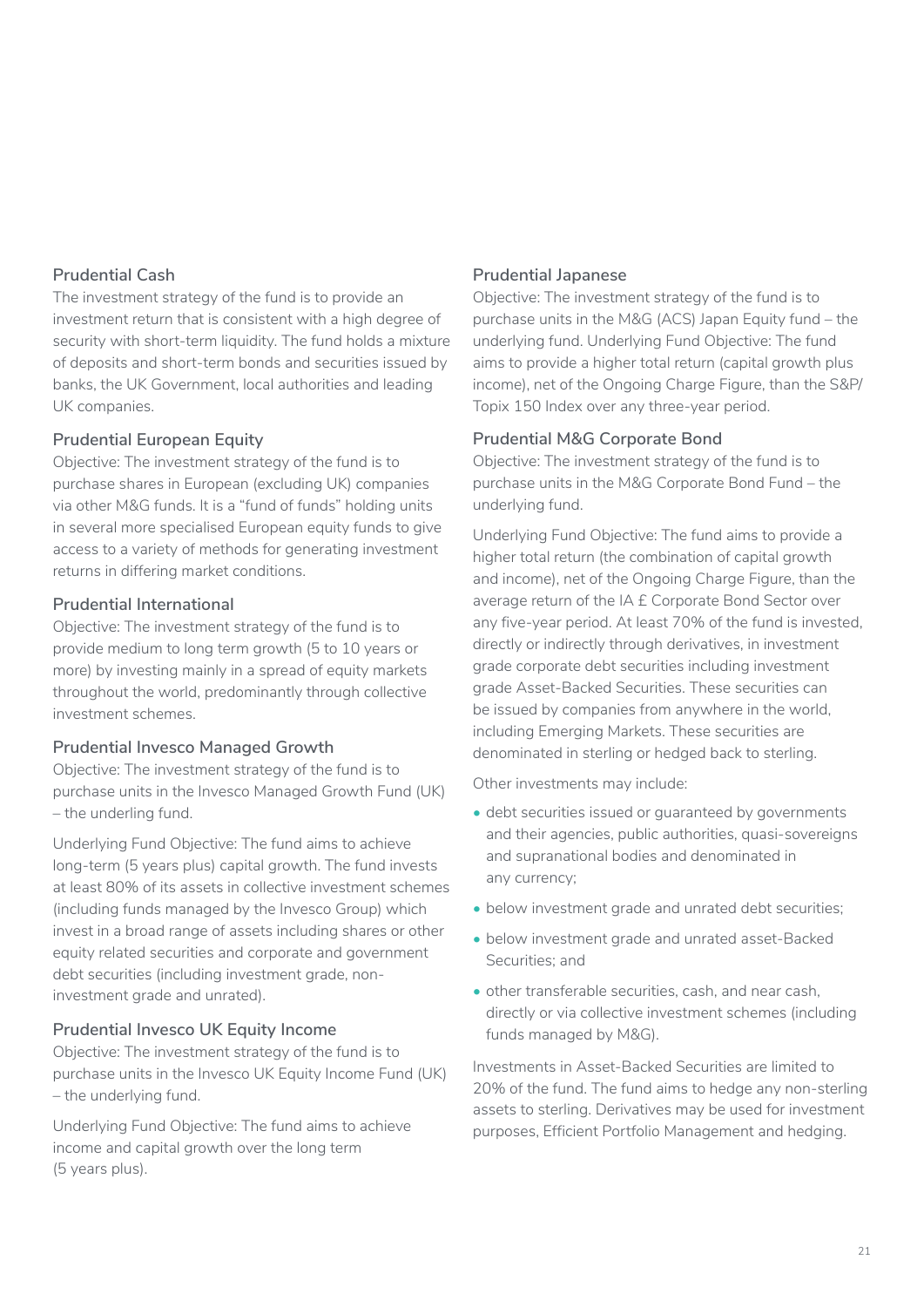#### **Prudential M&G Dividend**

Objective: The investment strategy of the fund is to purchase units in the M&G Dividend Fund – the underlying fund.

Underlying Fund Objective: The fund has three aims which are to provide an annual yield higher than that of the FTSE All-Share Index, to provide an income stream that increases every year and provide a higher total return (the combination of capital growth and income), net of the Ongoing Charge Figure, than that of the FTSE All-Share Index over any fiveyear period. At least 70% of the fund is invested in equity securities and equity-related securities of companies across any sector and market capitalisation, that are incorporated, domiciled, listed or do most of their business in the United Kingdom. The fund may also invest in other transferable securities, including the shares of non-UK companies, cash and near cash directly or via collective investment schemes (including funds managed by M&G). Derivatives may be used for efficient portfolio management and hedging.

#### **Prudential M&G Episode Growth**

Objective: The investment strategy of the fund is to purchase units in the M&G Episode Growth Fund – the underlying fund.

Underlying Fund Objective: The fund aims to provide a higher total return (the combination of capital growth and income) net of the Ongoing Charge Figure, than the average return of the IA Mixed Investment 40-85% Shares Sector over any five-year period.

#### **Prudential M&G Gilt & Fixed Interest Income**

Objective: The investment strategy of the fund is to purchase units in the M&G Gilt & Fixed Interest Income Fund – the underlying fund.

Underlying Fund Objective: The fund aims to provide a higher total return (the combination of capital growth and income), net of the Ongoing Charge Figure, than that of the FTSE UK Conventional Gilts All Stocks Index over any fiveyear period. At least 70% of the fund is invested, directly or indirectly through derivatives, in investment grade short, medium and long-dated gilts. These securities are issued or guaranteed by the UK government, and denominated in sterling. Other investments may include transferable securities, cash, and near cash, directly or via collective investment schemes (including funds managed by M&G). Derivatives may be used for investment purposes, efficient portfolio management and hedging.

#### **Prudential M&G Global High Yield Bond**

Objective: The investment strategy of the fund is to purchase units in the M&G Global High Yield Bond Fund – the underlying fund.

Underlying Fund Objective: The fund aims to provide a higher total return (the combination of capital growth and income), net of the Ongoing Charge Figure, than that of the ICE BofAML Global High Yield Index (GBP Hedged) over any five-year period. At least 80% of the fund is invested, directly or indirectly through derivatives, in below investment grade corporate debt securities. These securities can be issued by companies from anywhere in the world, including Emerging Markets.

Other investments may include:

- Asset-Backed Securities, and
- other transferable securities, government bonds, cash, and near cash, directly or via collective investment schemes (including funds managed by M&G).

There are no credit quality restrictions applicable to the fund's investments. The fund aims to hedge any nonsterling assets back to sterling. Derivatives may be used for investment purposes, efficient portfolio management and hedging.

#### **Prudential M&G Managed Growth**

Objective: The investment strategy of the fund is to purchase units in the M&G Managed Growth Fund – the underlying fund.

Underlying Fund Objective: The fund aims to provide a higher total return (the combination of capital growth and income) net of the Ongoing Charge Figure, than the average return of the IA Flexible Investment Sector over any five-year period.

#### **Prudential M&G Property Portfolio**

Objective: The investment strategy of the fund is to purchase units in the M&G Property Portfolio.

Underlying Fund Objective: The investment objective of the fund is to carry on Property Investment Business and to manage cash raised from investors for investment in the Property Investment Business. In doing so, the Fund aims to provide a higher total return (capital growth plus income), net of the Ongoing Charge Figure and Property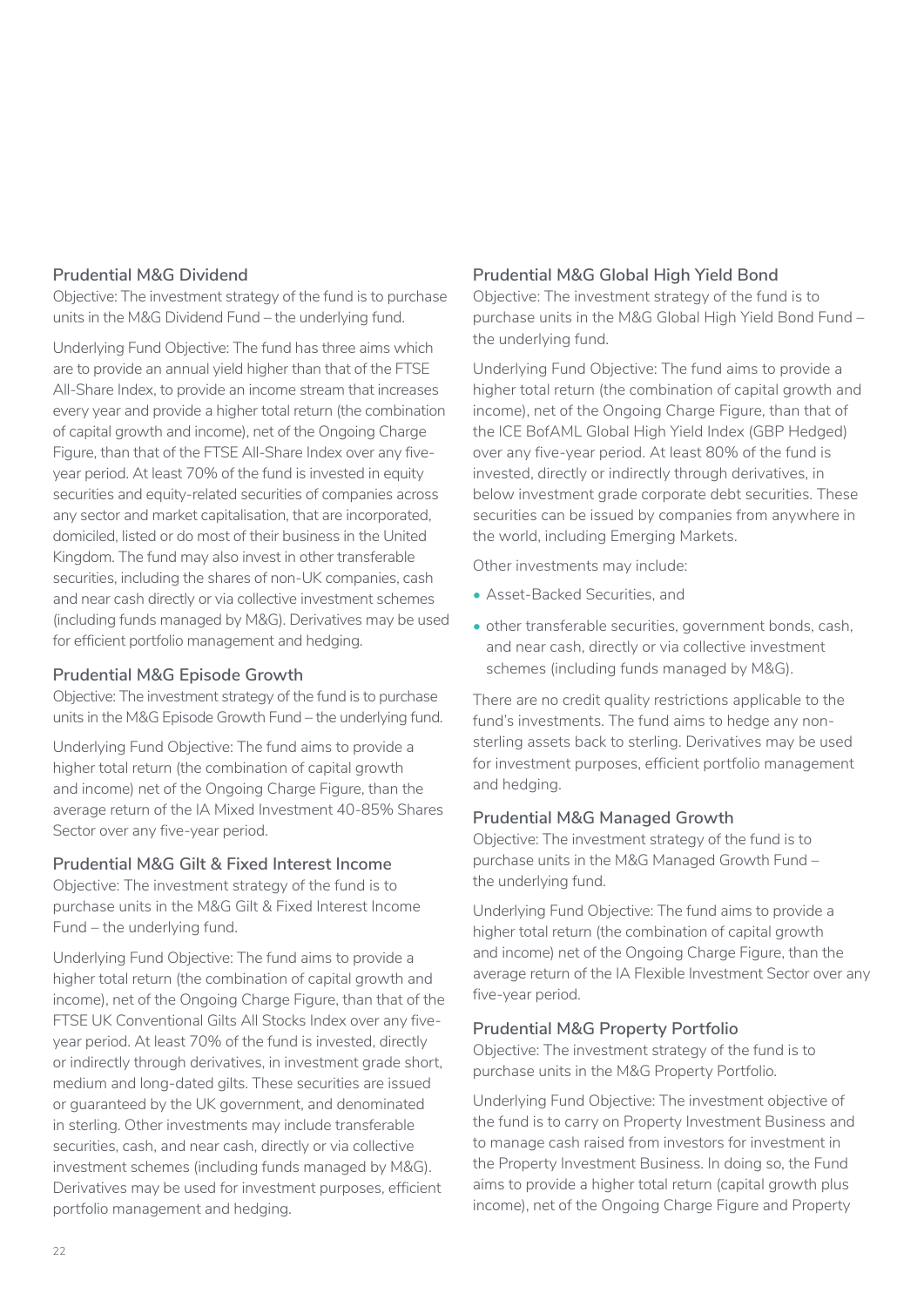Expense Ratio, than the average return of the IA UK Direct Property Sector over any five-year period. At least 70% of the fund is invested directly in a diversified portfolio of commercial property in the UK. This may be reduced to 60%, if it is considered prudent for liquidity management.

The fund may also invest in other property related assets such as:

- other types of property, including residential property;
- property of any type outside the UK;
- funds (including funds managed by M&G); and
- transferable securities (such as shares and bonds); and money market instruments.

For liquidity management, the fund may invest in cash; near cash; money market instruments; and government bonds, directly, or via funds (including funds managed by M&G). Derivatives may be used for investment purposes, efficient portfolio management and hedging.

#### **Prudential M&G Smaller Companies**

Objective: The investment strategy of the fund is to purchase units in M&G Smaller Companies Fund – the underlying fund. Underlying Fund Objective: The fund aims to deliver a higher total return (the combination of capital growth and income) than the Numis Smaller Companies Index (excluding Investment Companies), net of the Ongoing Charge Figure, over any five year period. At least 80% of the fund is invested in the UK smaller companies. These are UK listed companies which, at the initial time of purchases, are:

- in the bottom 10% (by market capitalisation) of the FTSE All-Share Index, or
- in the Numis Smaller Companies Index (excluding Investment Companies), or
- listed on the Alternative Investment Market.

The fund may also invest in collective investment schemes and other transferable securities. Cash and near cash may be held for ancillary purposes and derivatives, including warrants, may be used for efficient portfolio management and hedging purposes.

#### **Prudential Managed**

Objective: The investment strategy of the fund is to provide medium to long-term growth (the combination of income and growth of capital) by investing mainly in a broad spread of Prudential's investment-linked funds and collective investment schemes. The fund will typically have exposure to a range of asset types, including UK and overseas equities, fixed interest and commercial property.

#### **Prudential Managed Distribution**

Objective: The Investment strategy of the fund is to deliver long term growth (the combination of income and capital growth) by investing mainly in sterling denominated equities, bonds and property via collective investment schemes.

#### **Prudential UK Equity**

Objective: The investment strategy of the fund is to purchase shares in UK companies via other M&G funds. It is a "fund of funds" holding units in several more specialised UK equity funds to give access to a variety of methods for generating investment returns in differing market conditions.

#### **Prudential UK Equity and Bond**

Objective: The investment strategy of the fund is to provide long term growth (the combination of income and capital growth) by investing mainly in UK equities and sterling denominated Corporate Bonds via collective investment schemes.

#### **Prudential US Equity**

Objective: The investment strategy of the fund is to purchase units in the M&G (ACS) BlackRock Optimised US Equity Fund – the underlying fund.

Underlying Fund Objective: The Sub-Fund aims to reflect the risk and return characteristics of the S&P 500 Index gross of the Ongoing Charges Figure. The Sub-Investment Manager uses a structured and systematic, bottom-up stock selection process to build a portfolio with similar risk-return characteristics as the Index in order to meet the Sub-Fund's investment objective; in addition the Sub-Investment Manager aims to maximise the Sub-Fund's ESG characteristics by overweighting its investments in securities which score well against the Sub-Investment Manager's ESG research framework, and underweighting the securities which score less well.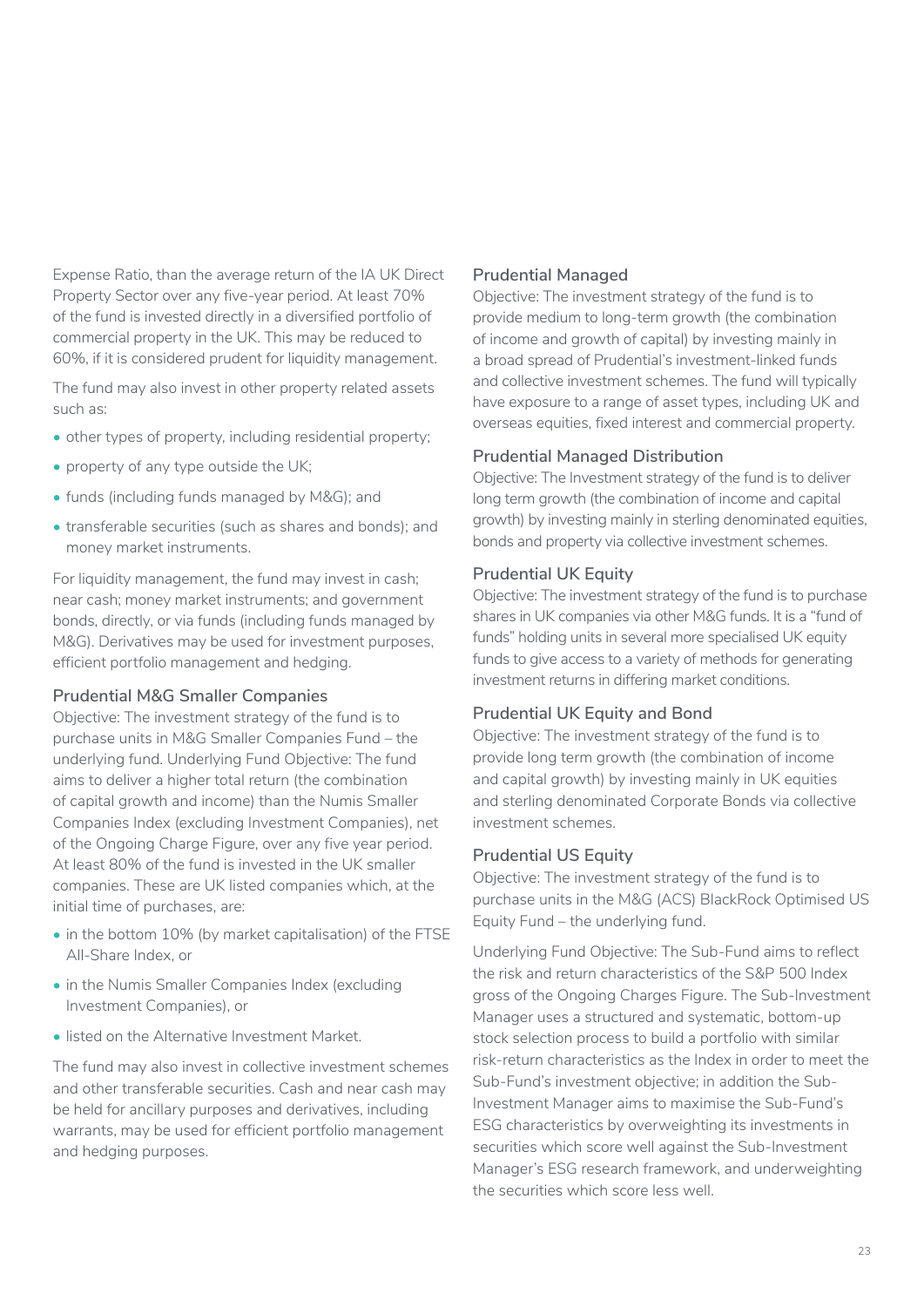# <span id="page-23-0"></span>Some useful investment terms

#### Learn about some investment related terms

This is a high-level guide to some useful investment terms. It's not meant to cover every term you may come across and you may not find each item in the glossary within this guide. Please speak to your financial adviser if you need help or want to know more about terms used around investments.

## "Blue Chip" Companies

Companies which are large, and considered to be reputable and financially sound.

## Bonds (and Fixed Interest Securities)

All bonds are really just IOUs that promise to pay an amount of money on a specified date and pay a fixed rate of interest along the way. Companies and governments can issue bonds, when they want to raise money. Bonds issued by companies are called corporate bonds. Bonds issued by the UK government are called gilts and those issued by the US government are called treasury bonds.

## Collective Investment Schemes

A way of pooling investment with others within a single investment fund. Once you've joined the scheme, you can have access to a wider range of investments than if you were investing individually. You'll also share the costs and benefits. Collective Investment Schemes, such as OEICs, Unit Trusts, Mutual funds, usually target investments in geographic regions (like emerging market countries) or specific themes (like technology or property).

## Corporate Bonds

Loans to companies where the buyer of the corporate bond lends money in return for regular interest payments and the promise that the initial sum will be repaid on a specified later date.

## **Derivatives**

These refer to products such as futures and options which are generally an arrangement between different parties to buy or sell a standard quantity of a specified asset on a fixed future date at a price agreed today.

## **Equities**

Equities are also known as shares or stocks. They are a share of the ownership of a company. Shares have two potential benefits. Firstly, the share price goes up as the value of the company goes up. Also, regular payments, called dividends, may be made to the owner of the share. These are based on how well the company is doing.

## Financial Times Stock Exchange (FTSE)

London Stock Exchange Group plc and its group undertakings (collectively, the "LSE Group"). © LSE Group 2022. FTSE Russell is a trading name of certain of the LSE Group companies. e.g., "FTSE®" "Russell®", "FTSE Russell®", "MTS®", "FTSE4Good®", "ICB®", "Mergent®, The Yield Book®," are a trade mark(s) of the relevant LSE Group companies and are used by any other LSE Group company under license. "TMX®" is a trade mark of TSX, Inc. and used by the LSE Group under license. All rights in the FTSE Russell indexes or data vest in the relevant LSE Group company which owns the index or the data. Neither LSE Group nor its licensors accept any liability for any errors or omissions in the indexes or data and no party may rely on any indexes or data contained in this communication. No further distribution of data from the LSE Group is permitted without the relevant LSE Group company's express written consent. The LSE Group does not promote, sponsor or endorse the content of this communication.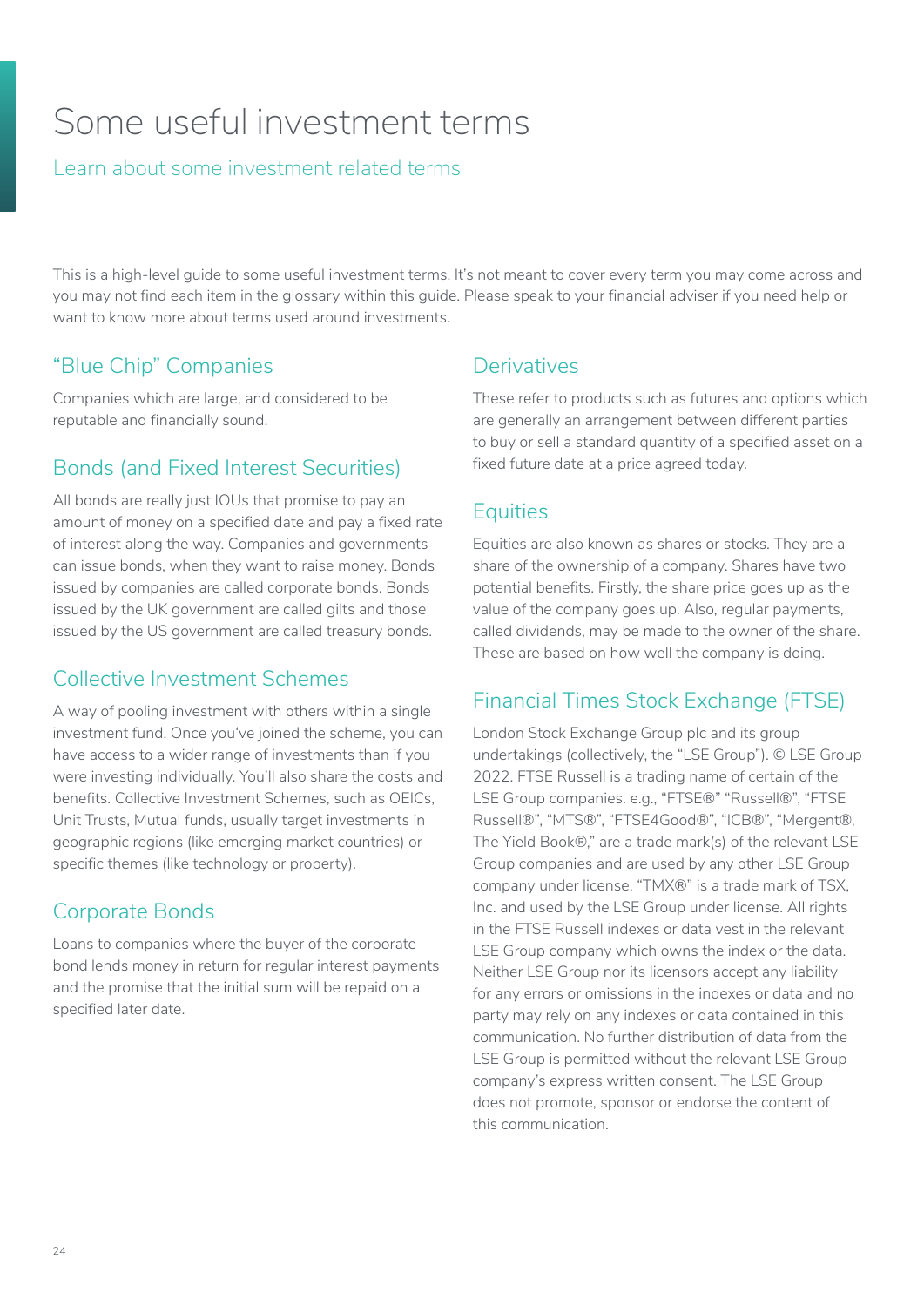## Floating Rate Notes

Short-term loans to financial companies, such as banks. The investor receives interest payments, and at the end of an agreed period the company has to repay the loan.

## Government Bonds

Loans to the government where the buyer of the government bond lends money to the government. In return, they get regular interest payments and the promise that the initial sum will be repaid on a specified later date.

## **Hedging**

A way of trying to reduce or limit risk. Hedging involves making a deal in one market in order to try to protect against possible losses in another. Often used by Hedge Funds.

### Index-Linked Securities

Are similar to fixed interest securities but the payments to the investor are normally increased in line with a measure of inflation.

## Investment Grade

An agency (e.g. Standard and Poors) can give a rating to a corporate or government bond. The rating indicates the agency believes that the bond issuer has a relatively low risk of not paying what it owes the buyer of the bond. Bonds with credit ratings of AAA, AA, A or BBB are considered investment grade. Low rated bonds with ratings of BB or below are often called Junk Bonds.

## Money Market Investments

These are cash and investments similar to cash such as bank deposits, certificates of deposits, fixed interest securities or floating rate notes. They usually have a life of less than a year.

Investments in cash or cash-like funds could potentially be affected by inflation and/or charges. Inflation could mean your money is less able to buy what it could before and charges will reduce the value of a cash or cash-like fund over time.

## OEIC

An open collective investment scheme. Like all such schemes, an OEIC has no fixed amount of capital. The total value of the OEIC is equally divided into shares which will vary in price and in the number issued. When you invest new money, new shares or units are created to match the share price. When you take money out (redeem your shares), the assets are sold at the share price.

## Preference Shares (also called Preferred Stock or Preferred Shares)

Shares in a company which give their holders a right to a fixed dividend payment. Some carry voting rights.

If you hold preference shares, you may get preferential treatment over common shareholders. You'll get a dividend before them and, in the event of bankruptcy, you'll be paid from company assets before common shareholders (but after debt holders).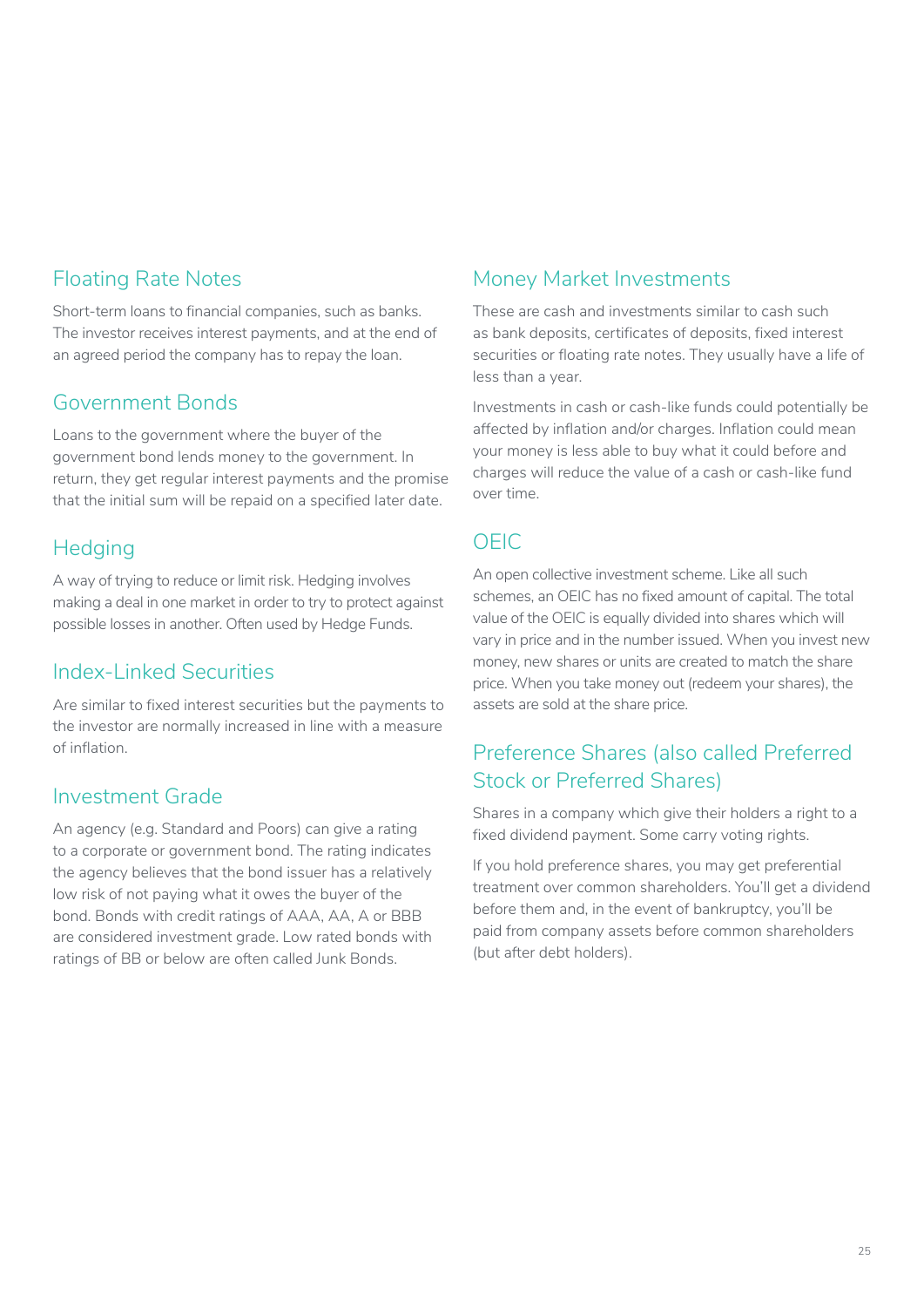#### Shares

See Equities.

## Smaller Companies

Companies that you can find on a recognised exchange that have lower value than blue chip companies. In the UK, smaller companies are usually defined as those with market values below the top 350 companies in the FTSE All Share Index.

## Units/Unit Linked

Unit linked funds are divided into units and the investors hold a number of units representing the money they have invested. The price of units changes daily to reflect the value of the assets held in the fund and so the investor's fund value at any point depends on the price of the units.

## Further information

If you're looking for more information then please speak to your financial adviser.